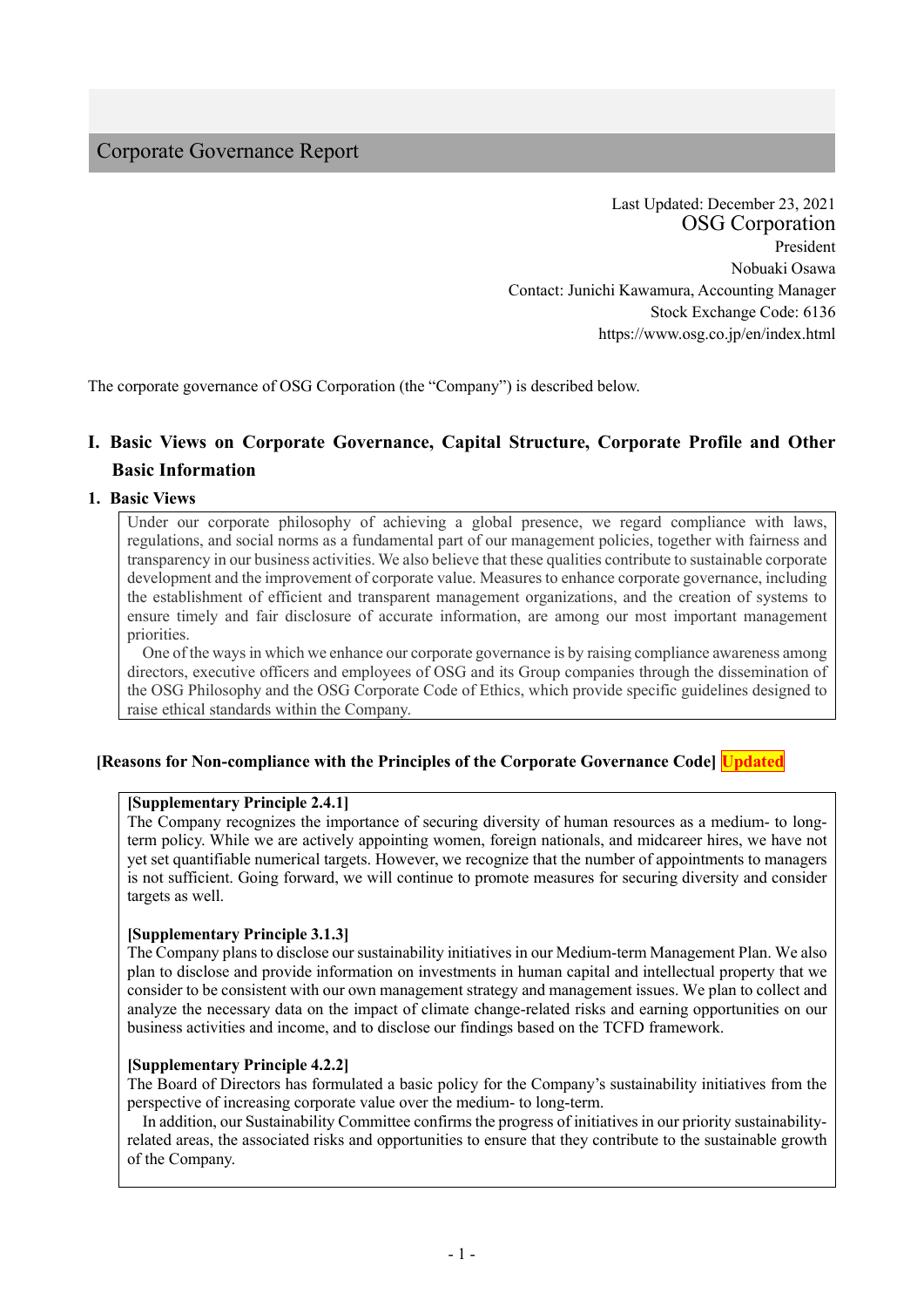#### **[Principle 4.11 Preconditions to Ensure the Effectiveness of the Board of Directors and the Audit and Supervisory Committee]**

Our Board of Directors consists of two directors (excluding directors who are members of the Audit & Supervisory Committee) and six directors who are members of the Audit & Supervisory Committee. Of those six directors who are members of the Audit & Supervisory Committee, five are outside directors.

Of the six directors who are members of the Audit & Supervisory Committee, the head of the Audit  $\&$ Supervisory Committee has experience as both a director and executive officer of the Company. The five outside Audit & Supervisory Committee Members boast a range of experience as corporate managers, personnel involved in corporate management, academics, and lawyers. In addition the head of the Audit & Supervisory Committee has experience in finance department and relevant knowledge of finance and accounting.

The Company's two representative directors and the head of the Audit & Supervisory Committee boast a wealth of knowledge and experience in international business development. However, we recognize that there are some issues that need to be addressed in terms of gender diversity.

Of the Company's 16 executive officers, two are foreign nationals, six are currently working overseas, and four have experience of former overseas postings.

#### **[Supplementary Principle 4.11.3]**

We will consider determining and implementing procedures for analyzing and evaluating the effectiveness of the Board of Directors as a whole based on the self-evaluations of each director, and disclosing a summary of those results.

## **[Disclosure Based on the Principles of the Corporate Governance Code] Updated**

#### **[Principle 1.4 Cross-Shareholdings]**

The Company can acquire and hold shares of other listed companies as cross-shareholdings if we judge doing so to be beneficial for improving the Group's medium- to long-term corporate value from the perspective of building medium- to long-term relationships with business partners and facilitating and strengthening business alliances, etc. Each year, the Board of Directors examine the benefits and suitability of these cross-shareholding by considering the medium- to long-term economic rationale for holding each individual stock and the contribution it makes to maintaining and strengthening a comprehensive relationship with each business partner. We intend to sell off holdings that have become less significantly important in stages after taking into account the financial situation of the companies involved.

In addition, we will exercise the voting rights pertaining to the listed stocks appropriately after carefully examining shareholder meeting agenda proposals and confirming that those proposals will help enhance the corporate value of the relevant company and promote the common interest of its shareholders.

#### **[Principle 1.7 Related Party Transactions]**

The Company requires any conflict of interest or competitive transactions by directors, etc. (including related parties other than directors) to be preapproved by the Board of Directors, and the subsequent result of these transactions to be preapproved and reported by the Board of Directors.

#### **[Principle 2.6 Roles of Corporate Pension Funds as Asset Owners]**

Given the fact that the Company's retirement pension plan is a defined contribution corporate pension, there is no management of corporate pension reserves and no impact on the financial situation of the Company.

#### **[Principle 3.1 Full Disclosure]**

(i) Management philosophy and management strategies We disclose annual reports and other documents on our Company website at the following URL: https://www.osg.co.jp/en/about\_us/company/philosophy.html We also disclose our Medium-term Management Plan: https://www.osg.co.jp/en/about\_us/ir/policy/plan.html

(ii) Basic policies on corporate governance Our basic views on corporate governance is described in section I.1. Basic Views. Our basic corporate governance policy is as follows:

(1) The Company respects the rights of shareholders and strives to ensure substantive shareholder equality. (2) The Company strives to cooperate appropriately with all stakeholders.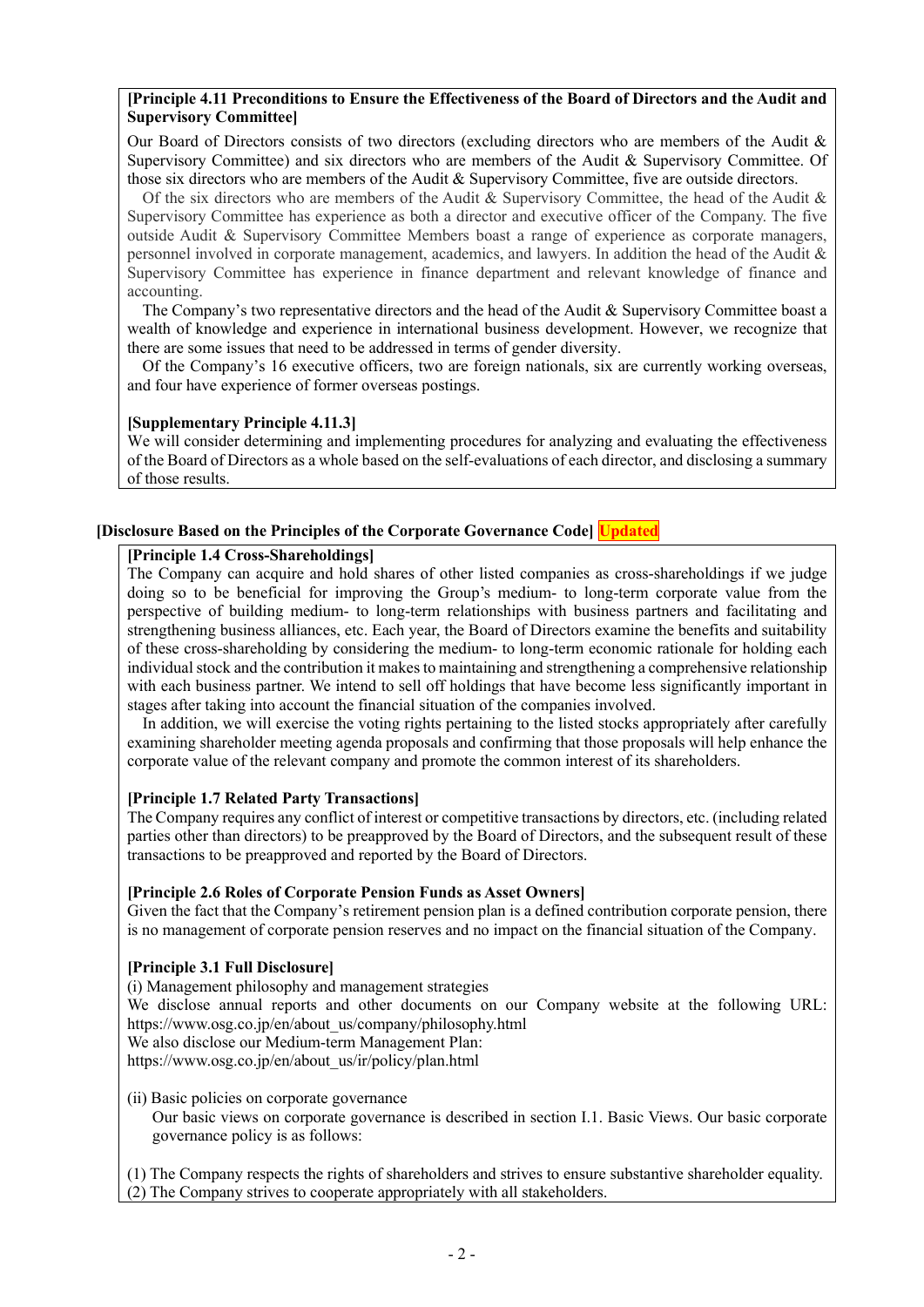- (3) The Company seeks to ensure appropriate information disclosure and proactively provide non-financial information as well.
- (4) The Board of Directors will determine the direction of the Company's corporate strategy, etc. and appropriately fulfill its roles and responsibilities.
- (5) The Company will engage in constructive dialogue with shareholders in order to help achieve sustainable growth and enhance corporate value over the medium- to long-term.

#### (iii) Compensation structure, etc. of directors

Compensation for directors (excluding directors who are members of the Audit & Supervisory Committee) consists of fixed basic compensation, variable compensation linked to business performance, and allocations of restricted stock. Compensation for directors who are members of the Audit & Supervisory Committee consists solely of fixed compensation.

The total amount of fixed compensation is determined within the upper limit defined by a resolution of the 103rd Ordinary Shareholders' Meeting held on February 20, 2016. Compensation is set at ¥396 million per year for directors (excluding directors who are members of the Audit & Supervisory Committee), and ¥84 million per year for directors who are also members of the Audit & Supervisory Committee. To determine the amount of compensation, the Board of Directors delegates the Representative Director to prepare proposed compensation amounts according to standards set by the Company. The proposed amounts are then referred to the Nomination and Compensation Committee, and based on the Committee's response, the amounts are then finalized by a resolution of the Board of Directors. The amount of compensation for directors who are also members of the Audit & Supervisory Committee is determined by a resolution of the Audit & Supervisory Committee.

Variable compensation is linked to the Company's business performance. The Representative Director is delegated by the Board of Directors to calculate the proposed amounts for profit-linked bonuses and personal assessment bonuses for eligible directors who are serving as executive officers and managing officers using the methods determined by the Company. These proposed amounts are then submitted to the Nomination and Compensation Committee. Based on the report from the Nomination and Compensation Committee, the Board of Directors determines the final amounts to be paid, subject to approval of the total amount through a resolution of an ordinary shareholders' meeting.

Compensation based on allocations of restricted stock (for directors (excluding directors who are members of the Audit & Supervisory Committee)) are determined within the upper limit defined by a resolution of the 106th Ordinary Shareholders' Meeting held on February 16, 2019. The maximum total value of shares allocated to eligible directors is set at ¥200 million a year, and the maximum total number of the Company's ordinary shares that can be issued or disposed of is 100,000 per year. To determine the amount of compensation, the Board of Directors delegates the Representative Director to prepare proposed compensation amounts according to standards set by the Company. The proposed amounts are then referred to the Nomination and Compensation Committee and, based on the Committee's response, the amounts are then finalized by a resolution of the Board of Directors.

Finally, the Company discontinued the payment of retirement bonuses for corporate officers at the conclusion of the 92nd Ordinary Shareholders' Meeting held on February 19, 2005.

#### (iv) Appointment and nomination of director candidates

Persons who are deemed suitable to be directors of OSG, on the basis of their extensive experience, advanced knowledge, and high-level specialist capabilities, are selected and nominated as candidates for membership of the Board of Directors. The Board of Directors then makes decisions on appointments after seeking advice and receiving a response from the Nomination and Compensation Committee.

#### (v) Reasons for appointment of director candidates

The Company describes its reasons for appointing individual directors in the Notice of the Ordinary Shareholders' Meeting and discloses each director candidate's past experience in the same notice.

#### (vi) Appointment/dismissal of directors

The Board of Directors makes decisions on the appointment or dismissal of directors after receiving advice from the Nomination and Compensation Committee.

#### **[Supplementary Principle 4.1.1]**

The Company's Board of Directors determines matters stipulated by laws and regulations and important matters relating to the management of the whole Group and also supervises the execution of duties by directors and executive officers. The standards for doing so are stipulated in the Company's Rules Governing the Board of Directors and Rules Governing the Executive Officer Committee. Examples of important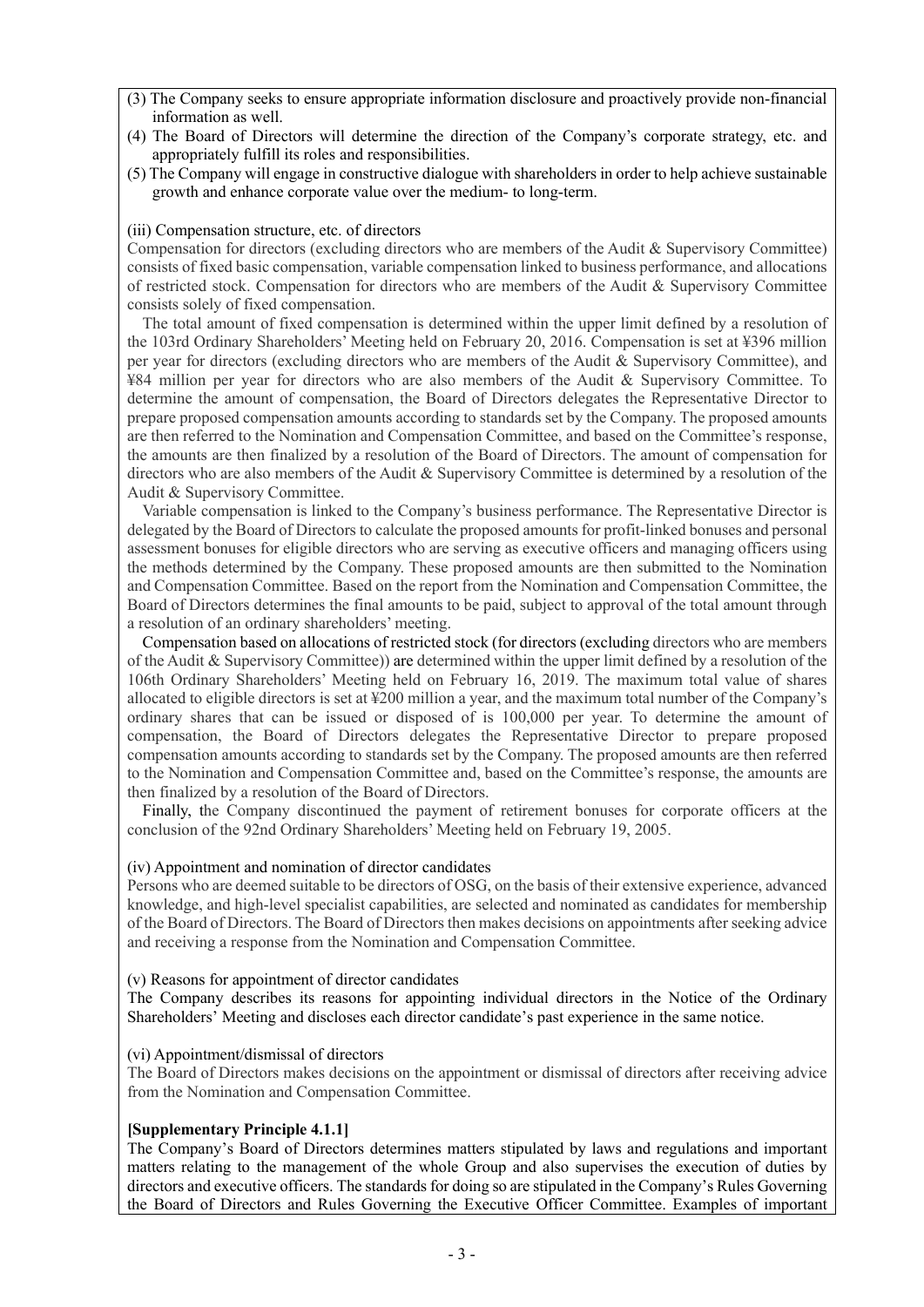management-related items include matters related to the nomination and compensation of corporate officers and matters related to important business execution. Other matters are delegated to the CEO and other executive officers to be guided by the standards stipulated in our Rules on Administrative Authority.

#### **[Principle 4.9 Independence Standards and Qualification for Independent Directors]**

The Company selects candidates for independent outside directors based on the independence standards determined by the Tokyo Stock Exchange.

## **[Supplementary Principle 4.10.1]**

Regarding agenda proposals pertaining to nomination and compensation, the proposals are drafted by the Representative Director, who then consults and receives advice from the Nomination and Compensation Committee (five out of six members are independent outside directors), and are then decided following deliberations by the Board of Directors, which includes five independent outside directors (five out of eight members are independent outside directors).

## **[Supplementary Principle 4.11.1]**

Our basic approach is to ensure that the Company's Board of Directors is composed within the upper limits stipulated in our Articles of Incorporation, which is, 16 directors who are not members of the Audit & Supervisory Committee and six directors who are members of the Audit & Supervisory Committee. We also aim to ensure that the Board is of an appropriate size to ensure effective debate and is staffed by members who guarantees diversity and boasts a balanced range of knowledge, experience, and abilities, etc. associated with each business.

In addition, the expertise (skill matrix) of directors who are not members of the Audit & Supervisory Committee and directors who are members of the Audit & Supervisory Committee will be disclosed in the Notice of the Ordinary Shareholders' Meeting to be held in February 2022.

## **[Supplementary Principle 4.11.2]**

Outside directors and other directors allocate the time and effort necessary to their duties as directors to ensure they appropriately fulfill their roles and responsibilities, and keep concurrent positions within a reasonable range. The status of the concurrent appointments is described in the Notice of the Ordinary Shareholders' Meeting.

## **[Supplementary Principle 4.14.2]**

The Company provides information to directors, including Audit & Supervisory Committee Members, as an opportunity to acquire the necessary knowledge and to fully understand roles and responsibilities.

The Company also provides relevant information to outside directors on the occasion of their appointment and regularly thereafter to help deepen understanding of the Group's management philosophy, management policy, business activities, and organization. In addition, we provide directors, including outside directors, with opportunities to acquire any knowledge of business, finance, organization, etc. required to fulfill their roles and responsibilities and offer financial support to fund such training.

#### **[Principle 5.1 Policy for Constructive Dialogue with Shareholders]**

- (i)(ii) Under the leadership of the President, the Management Planning Department coordinates the activities of units involved in IR activities and maintains collaboration among these units on a day-to-day basis.
- (iii) The Management Planning Department actively responds to requests for IR information, including telephone inquiries from investors and small meetings. OSG holds quarterly meetings to present its financial results, as well as half-yearly financial presentations by top management.
- (iv) If necessary, any opinions and concerns of shareholders gathered through dialogue are fed back to the Board of Directors and senior management by the unit that carried out the IR activities concerned.
- (v) When engaging in dialogue with investors, OSG takes care over the management of insider information by ensuring that such dialogue, whether at financial presentations or small meetings, centers on strategies for the achievement of sustainable growth and the improvement of OSG's corporate value from a medium- to long-term perspective.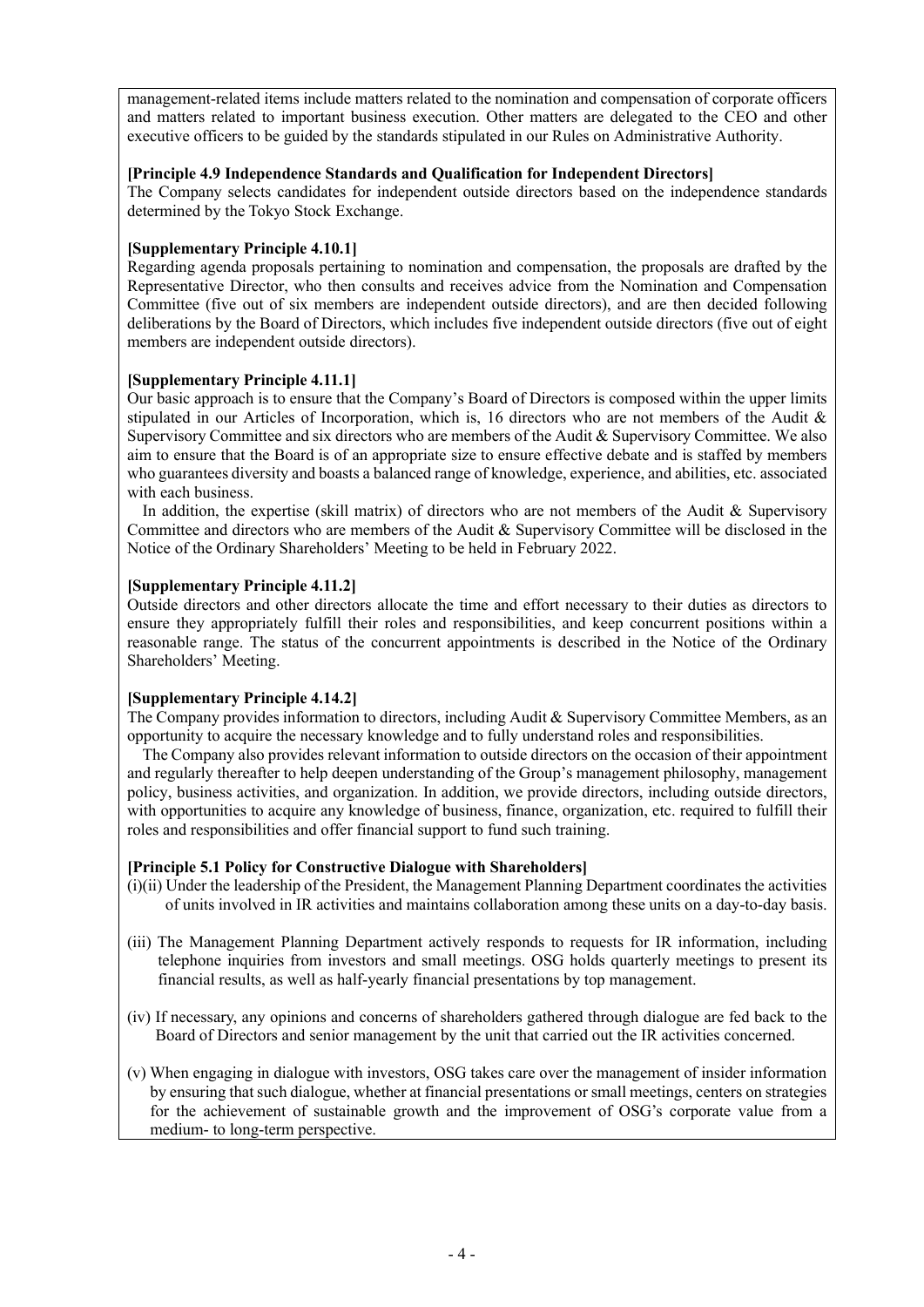## **2. Capital Structure**

| <b>Foreign Shareholding Ratio</b> | From 20% to less than $30\%$ |
|-----------------------------------|------------------------------|
|-----------------------------------|------------------------------|

# **[Status of Major Shareholders] Updated**

| Name/Company Name                                                | Number of Shares Owned | Percentage $(\% )$ |
|------------------------------------------------------------------|------------------------|--------------------|
| The Master Trust Bank of Japan, Co., Ltd. (Trust)<br>Account)    | 13,039,700             | 13.28              |
| Custody Bank of Japan, Ltd. (Trust Account)                      | 5,753,600              | 5.86               |
| <b>SSBTC CLIENT OMNIBUS ACCOUNT</b>                              | 4,157,794              | 4.23               |
| NORTHERN TRUST CO.(AVFC) RE FIDELITY<br><b>FUNDS</b>             | 3,358,675              | 3.42               |
| OSG Agent Association                                            | 3,219,367              | 3.28               |
| <b>OSG Stock Holding Association</b>                             | 2,566,869              | 2.61               |
| Osawa Scientific Studies Grants Foundation                       | 2,350,000              | 2.39               |
| Sumitomo Mitsui Banking Corporation                              | 2,100,000              | 2.14               |
| THE BANK OF NEW YORK MELLON 140051                               | 2,095,700              | 2.13               |
| Nomura Trust and Banking Co., Ltd. (Investment<br>Trust Account) | 1,967,600              | 2.00               |

| Controlling Shareholder (except for Parent |      |
|--------------------------------------------|------|
| Company)                                   |      |
| Parent Company                             | None |

Supplementary Explanation Updated

The status of major shareholders is as of November 30, 2021. The Company holds 5,164 treasury shares.

# **3. Corporate Attributes**

| Listed Stock Market and Market Section        | Tokyo Stock Exchange First Section and Nagoya Stock<br><b>Exchange First Section</b> |  |  |
|-----------------------------------------------|--------------------------------------------------------------------------------------|--|--|
| Fiscal Year-End                               | November                                                                             |  |  |
| Type of Business                              | Machinery                                                                            |  |  |
| Number of Employees (consolidated) as of the  | More than $1,000$                                                                    |  |  |
| End of the Previous Fiscal Year               |                                                                                      |  |  |
| Sales (consolidated) as of the End of the     | From $\text{\#}100$ billion to less than $\text{\#}1$ trillion                       |  |  |
| Previous Fiscal Year                          |                                                                                      |  |  |
| Number of Consolidated Subsidiaries as of the | From 50 to less than 100                                                             |  |  |
| End of the Previous Fiscal Year               |                                                                                      |  |  |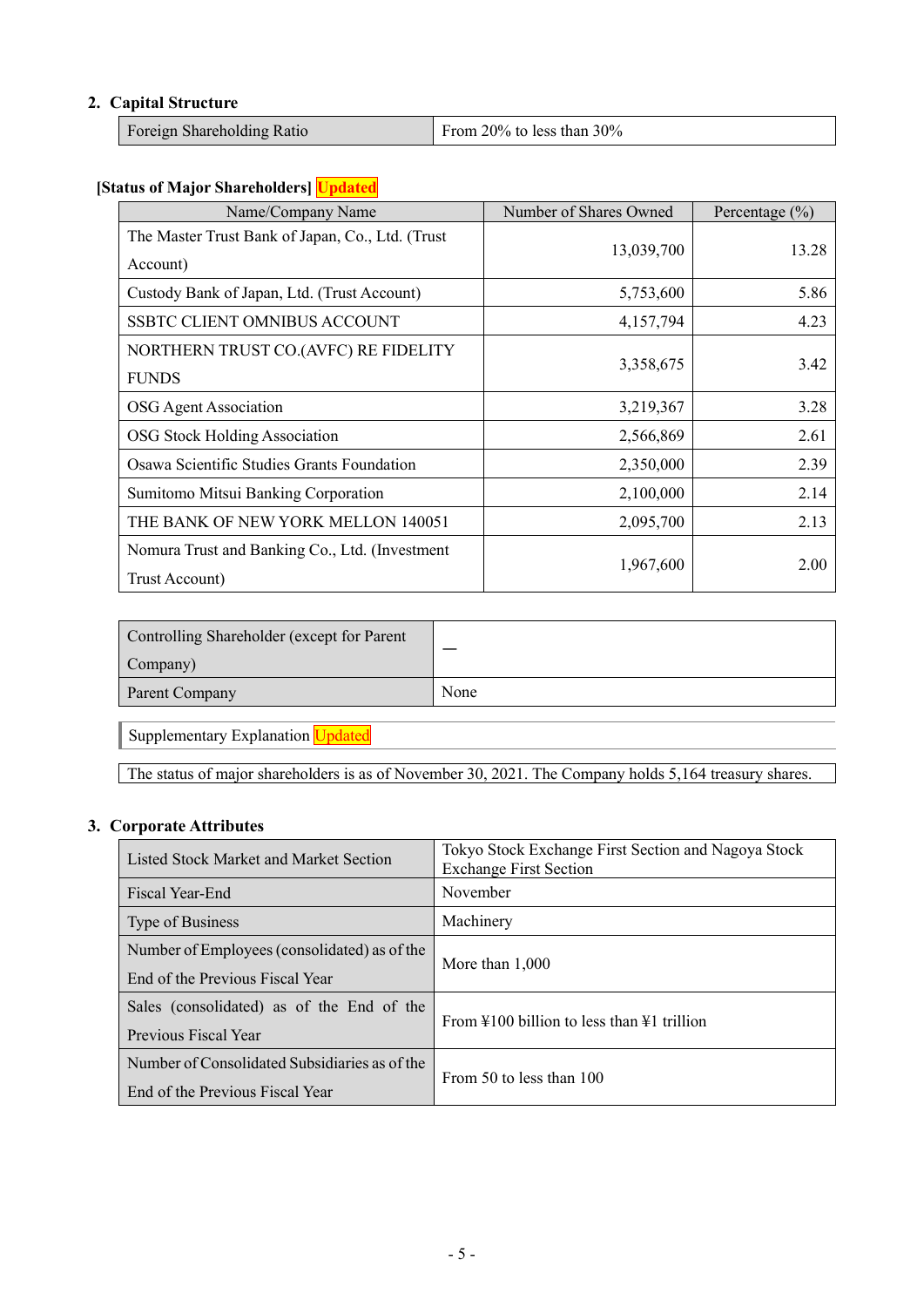**4. Policy on Measures to Protect Minority Shareholders in Conducting Transactions with Controlling Shareholder**

 $\overline{\phantom{0}}$ 

—

**5. Other Special Circumstances which may have Material Impact on Corporate Governance**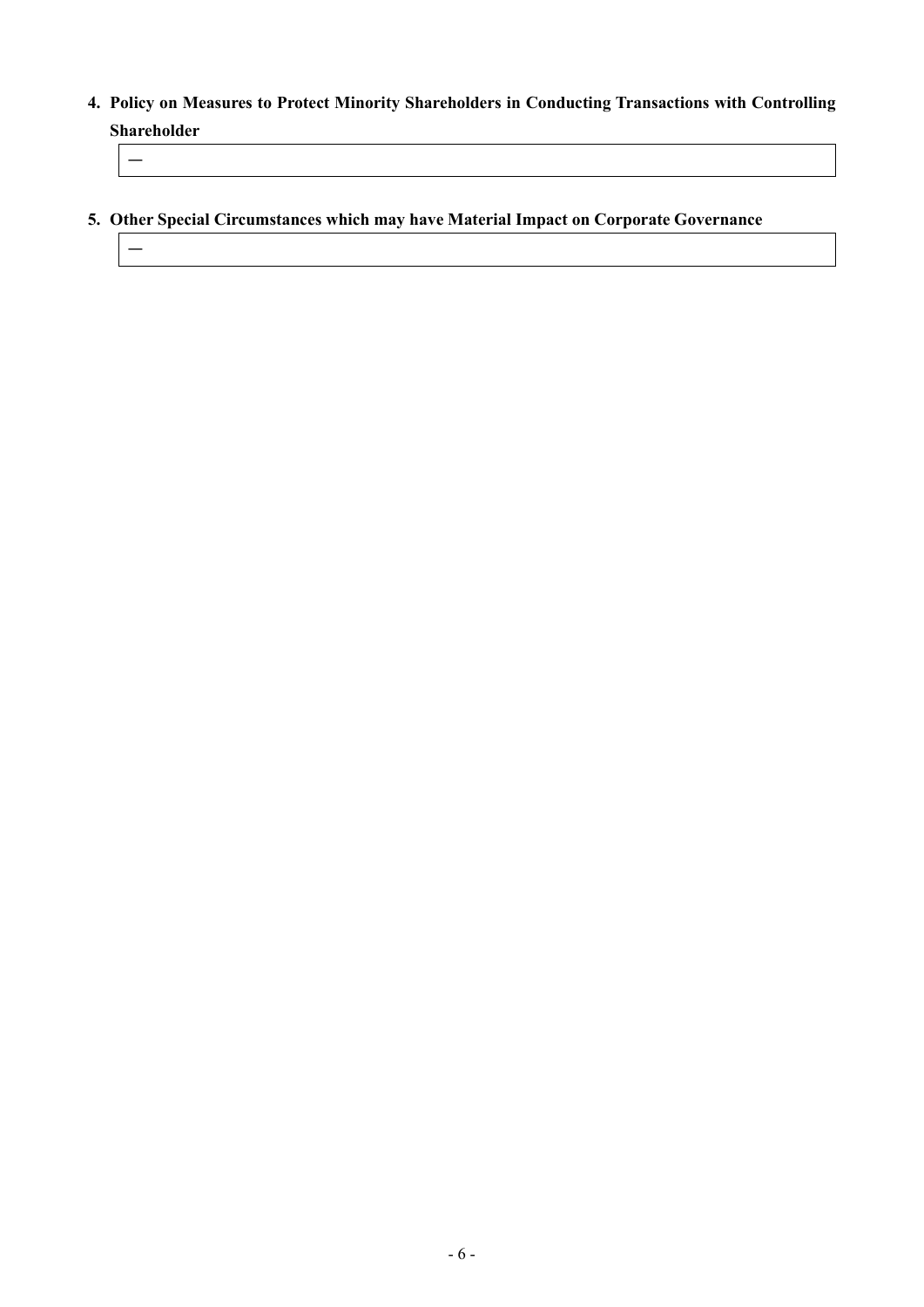# **II. Business Management Organization and Other Corporate Governance Systems regarding Decision-making, Execution of Business, and Oversight in Management**

**1. Organizational Composition and Operation**

| Organizational Form | Company with Audit & Supervisory Committee |
|---------------------|--------------------------------------------|
|---------------------|--------------------------------------------|

## **[Directors]**

| Maximum Number of Directors Stipulated in<br>Articles of Incorporation | 22                                                                               |
|------------------------------------------------------------------------|----------------------------------------------------------------------------------|
| Term of Office Stipulated in Articles of<br>Incorporation              | 1 year                                                                           |
| Chairperson of the Board                                               | Company Chairperson (unless company chairperson is<br>also serving as president) |
| Number of Directors                                                    | 8                                                                                |
| Appointment of Outside Directors                                       | Appointed                                                                        |
| Number of Outside Directors                                            | 5                                                                                |
| Number of Independent Directors                                        | 5                                                                                |

Outside Directors' Relationship with the Company (1)

|                  | Attribute            | Relationship with the Company* |             |              |   |   |              |   |   |  |  |
|------------------|----------------------|--------------------------------|-------------|--------------|---|---|--------------|---|---|--|--|
| Name             |                      | a                              | $\mathbf b$ | $\mathbf{C}$ | d | e | $\mathbf{f}$ | g | h |  |  |
| Takeo Nakagawa   | From another company |                                |             |              |   |   |              |   |   |  |  |
| Kyoshiro Ono     | From another company |                                |             |              |   |   |              |   |   |  |  |
| Yoshiyuki Sakaki | Academic             |                                |             |              |   |   |              |   |   |  |  |
| Akito Takahashi  | Lawyer               |                                |             |              |   |   |              |   |   |  |  |
| Kunihiko Hara    | From another company |                                |             |              |   |   |              |   |   |  |  |

Categories for "Relationship with the Company"

"<sup>o</sup>" when the director presently falls or has recently fallen under the category;

"△" when the director fell under the category in the past

\* "●" when a close relative of the director presently falls or has recently fallen under the category;

"▲"when a close relative of the director fell under the category in the past

a. Executive of the Company or its subsidiaries

b. Non-executive director or executive of a parent company of the Company

c. Executive of a fellow subsidiary company of the Company

d. A party whose major client or supplier is the Company or an executive thereof

e. Major client or supplier of the listed company or an executive thereof

f. Consultant, accountant or legal professional who receives a large amount of monetary consideration or other property from the Company besides compensation as a director/*kansayaku*

g. Major shareholder of the Company (or an executive of the said major shareholder if the shareholder is a legal entity)

h. Executive of a client or supplier company of the Company (which does not correspond to any of d, e, or f) (the director himself/herself only)

i. Executive of a company, between which and the Company outside directors/*kansayaku* are mutually appointed (the director himself/herself only)

j. Executive of a company or organization that receives a donation from the Company (the director himself/herself only)

k. Others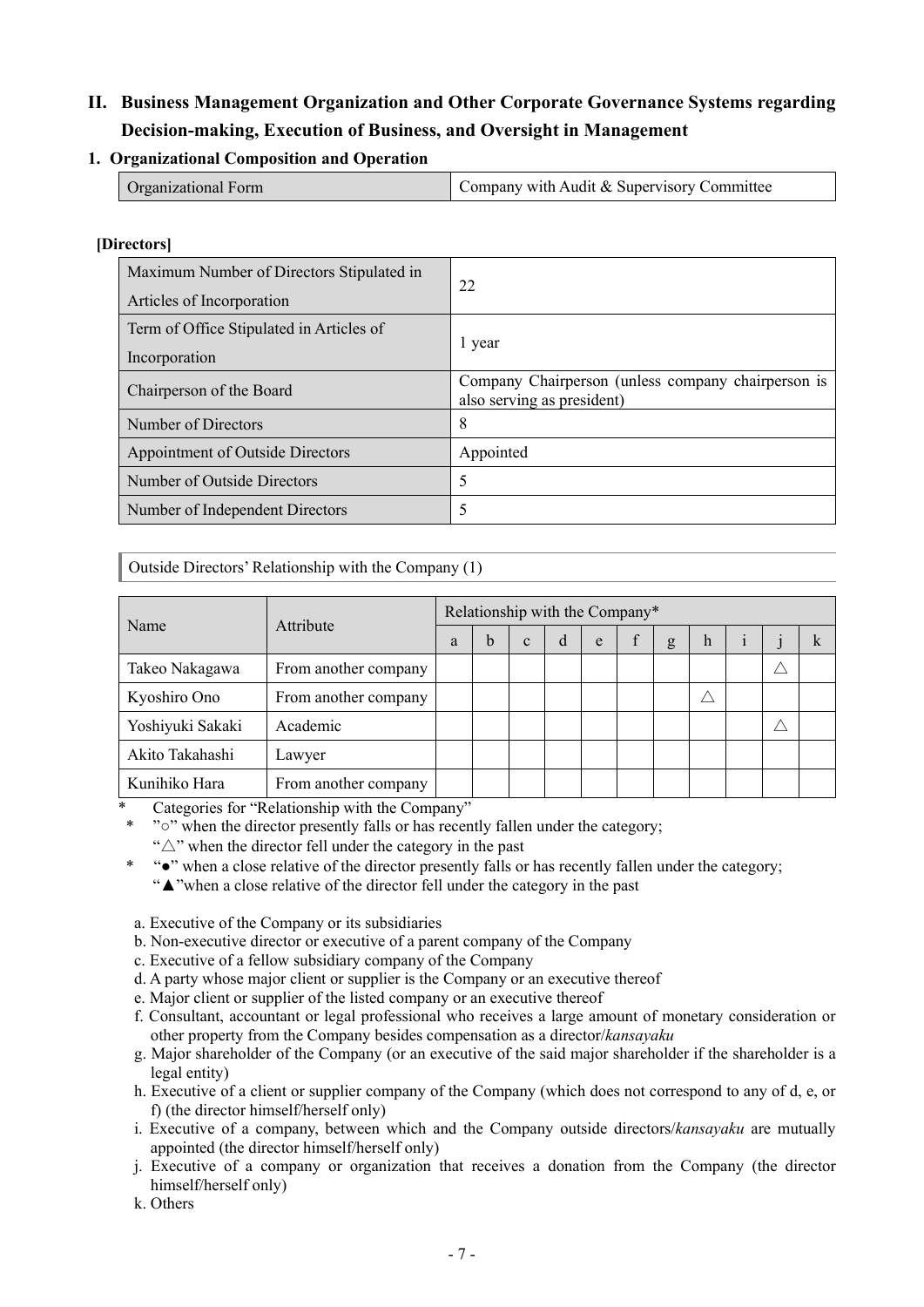Outside Directors' Relationship with the Company (2)

| Name             | Membership<br>of<br>Supervisory | Designation<br>as<br>Independent | Supplementary<br>Explanation of the<br>Relationship                                                                                                                                                                                                                                                                                                                                | Reasons for Appointment                                                                                                                                                                                                                                                                                                                                                                                                                                                                                                                         |
|------------------|---------------------------------|----------------------------------|------------------------------------------------------------------------------------------------------------------------------------------------------------------------------------------------------------------------------------------------------------------------------------------------------------------------------------------------------------------------------------|-------------------------------------------------------------------------------------------------------------------------------------------------------------------------------------------------------------------------------------------------------------------------------------------------------------------------------------------------------------------------------------------------------------------------------------------------------------------------------------------------------------------------------------------------|
| Takeo Nakagawa   | Committee<br>$\bigcirc$         | Director<br>$\bigcirc$           | Mr. Takeo<br>Nakagawa retired<br>as a Director of the<br>Osawa Scientific<br><b>Studies Grants</b><br>Foundation in May<br>2020. The<br>Company made a<br>donation to the<br>foundation<br>approximately<br>once a year<br>between the years<br>of 2012 and 2015<br>with the aim of<br>further promoting<br>science and<br>technology in                                           | In addition to an academic<br>career spanning many years,<br>Dr. Nakagawa has extensive<br>experience in and knowledge<br>of corporate management. He<br>was judged to be a person who<br>would participate in board<br>meetings from an independent<br>perspective and contribute to<br>management auditing and<br>supervision.<br>Since Dr. Nakagawa is not<br>associated with any OSG<br>affiliated company or major<br>supplier or customer, he was<br>deemed to present no risk of a<br>conflict of interest with<br>general shareholders. |
| Kyoshiro Ono     | $\bigcirc$                      | $\bigcirc$                       | Japan.<br>OSG has a<br>business<br>relationship with<br>ONOCOM Co.,<br>LTD., of which<br>Mr. Kyoshiro Ono<br>was a<br>Representative<br>Director until<br>January 2016,<br>pertaining to the<br>purchase of<br>equipment. This is<br>a normal business<br>relationship<br>between two<br>corporations and<br>Mr. Ono has no<br>direct personal<br>interest in the<br>transactions. | Mr. Ono has extensive<br>experience and wide-ranging<br>knowledge gained through his<br>long career as a corporate<br>manager. He was judged to be<br>a person who would<br>participate in board meetings<br>from an independent<br>perspective and contribute to<br>management auditing and<br>supervision.<br>Since Mr. Ono is not<br>associated with any OSG<br>affiliated company or major<br>supplier or customer, he was<br>deemed to present no risk of a<br>conflict of interest with<br>general shareholders.                          |
| Yoshiyuki Sakaki | O                               | $\bigcirc$                       | Mr. Yoshiyuki<br>Sakaki retired as a<br>Councilor of the<br>Osawa Scientific<br><b>Studies Grants</b><br>Foundation in May<br>2020. The<br>Company made a<br>donation to the<br>foundation<br>approximately<br>once a year                                                                                                                                                         | Professor Sakaki has wide-<br>ranging knowledge and<br>experience gained through his<br>long academic career. He was<br>judged to be a person who<br>would participate in board<br>meetings from an independent<br>perspective and contribute to<br>management auditing and<br>supervision.<br>Since Professor Sakaki is not<br>associated with any OSG                                                                                                                                                                                         |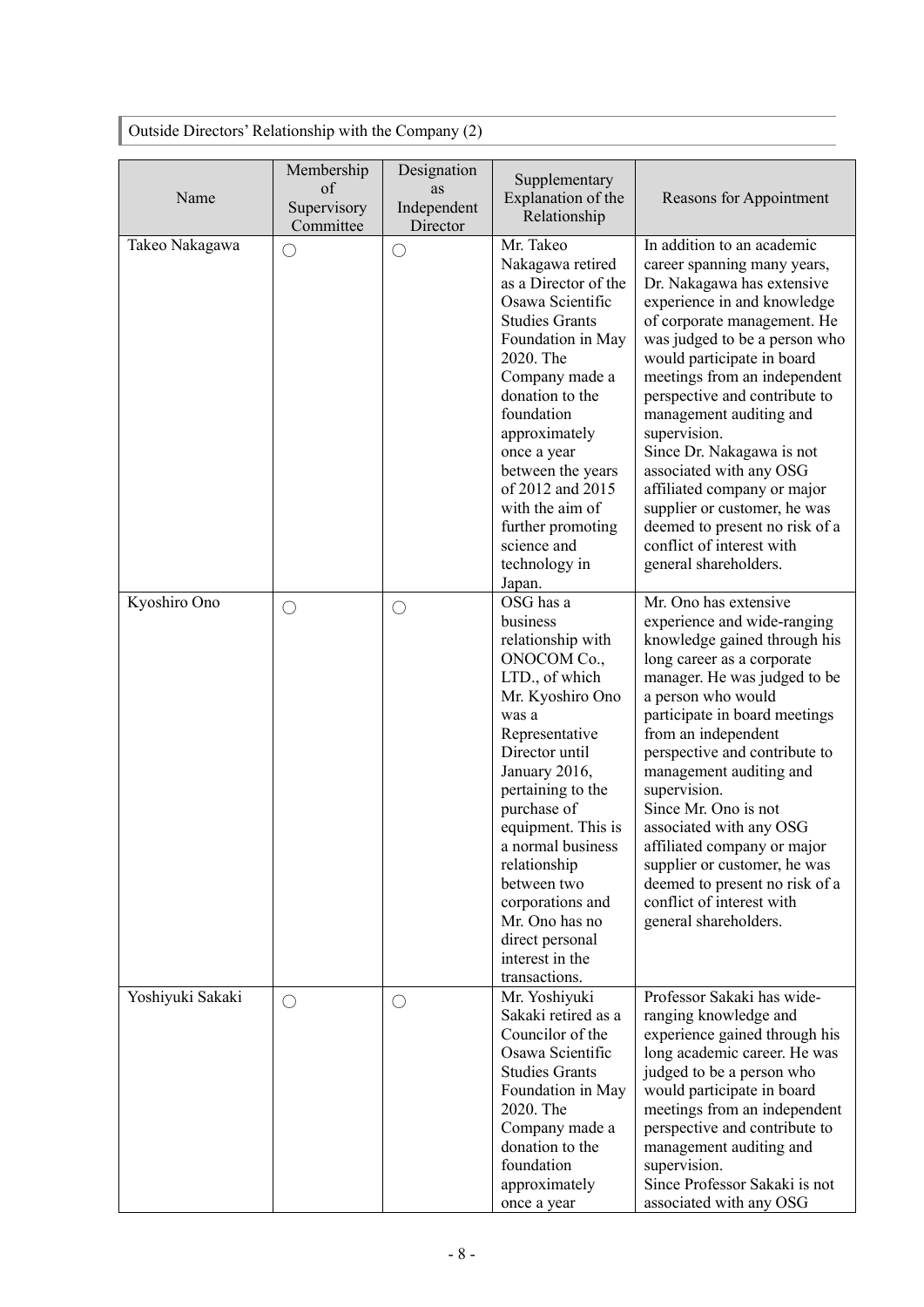|                 |            |            | between the years<br>of 2012 and 2015<br>with the aim of<br>further promoting<br>science and<br>technology in<br>Japan. | affiliated company or major<br>supplier or customer, he was<br>deemed to present no risk of a<br>conflict of interest with<br>general shareholders.                                                                                                                                                                                                                                                                                                                                                                                                        |
|-----------------|------------|------------|-------------------------------------------------------------------------------------------------------------------------|------------------------------------------------------------------------------------------------------------------------------------------------------------------------------------------------------------------------------------------------------------------------------------------------------------------------------------------------------------------------------------------------------------------------------------------------------------------------------------------------------------------------------------------------------------|
| Akito Takahashi | $\bigcirc$ | $\bigcirc$ |                                                                                                                         | Mr. Takahashi has extensive<br>experience and advanced<br>knowledge and specialist skills<br>gained through his career as an<br>attorney. As a legal expert, he<br>was judged to be a person who<br>would participate in board<br>meetings from an independent<br>perspective and contribute to<br>management auditing and<br>supervision.<br>Since Mr. Takahashi is not<br>associated with any OSG<br>affiliated company or major<br>supplier or customer, he was<br>deemed to present no risk of a<br>conflict of interest with<br>general shareholders. |
| Kunihiko Hara   | O          | $\bigcirc$ |                                                                                                                         | In addition to an academic<br>career spanning many years,<br>Mr. Hara has extensive<br>experience in and knowledge<br>of corporate management. He<br>was judged to be a person who<br>would participate in board<br>meetings from an independent<br>perspective and contribute to<br>management auditing and<br>supervision.<br>Since Mr. Hara is not<br>associated with any OSG<br>affiliated company or major<br>supplier or customer, he was<br>deemed to present no risk of a<br>conflict of interest with<br>general shareholders.                    |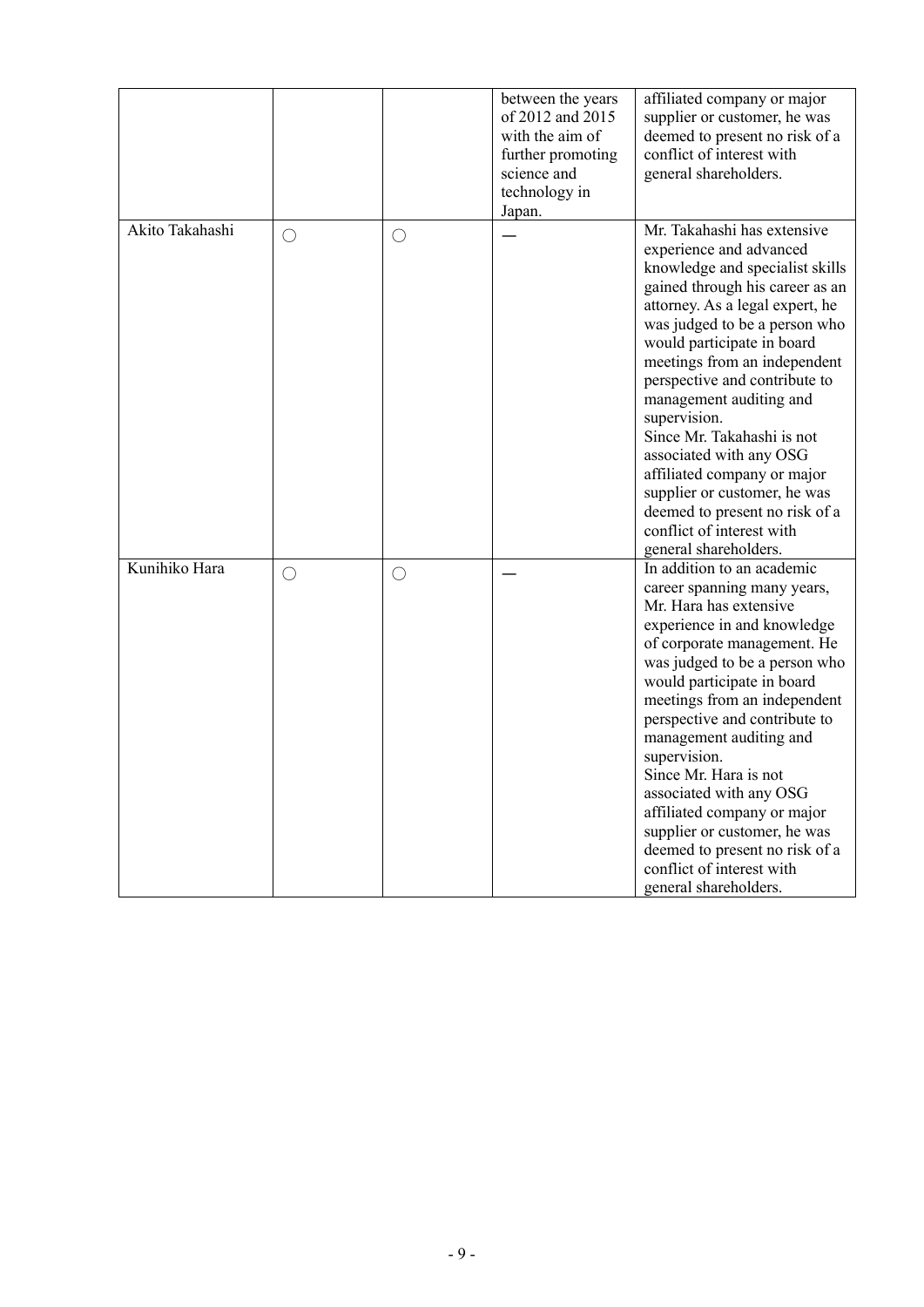## **[Supervisory Committee]**

| Committee's Composition and Attributes of Chairperson                                       |                                 |                             |  |                       |                      |                      |  |
|---------------------------------------------------------------------------------------------|---------------------------------|-----------------------------|--|-----------------------|----------------------|----------------------|--|
|                                                                                             | All Committee<br><b>Members</b> | Full-time<br><b>Members</b> |  | Internal<br>Directors | Outside<br>Directors | Chairperson          |  |
| Supervisory<br>Committee                                                                    | 6                               | $\theta$                    |  |                       |                      | Internal<br>Director |  |
| Appointment of Directors and/or Staff to<br>Appointed<br>Support the Supervisory Committee  |                                 |                             |  |                       |                      |                      |  |
| Matters Related to the Independence of Such Directors and/or Staff from Executive Directors |                                 |                             |  |                       |                      |                      |  |

The Company has established the Audit & Supervisory Committee Section to assist the Audit & Supervisory Committee in its duties.

Cooperation among Supervisory Committee, Accounting Auditors and Internal Audit Departments

The Management Audit Section (Internal Control Division), the Audit & Supervisory Committee, and the Accounting Auditors periodically exchange information and opinions to strengthen mutual cooperation.

#### **[Voluntary Establishment of Nomination/Compensation Committee]**

| Voluntary Establishment of Committee(s)              |  |
|------------------------------------------------------|--|
| Corresponding to Nomination Committee or Fstablished |  |
| <b>Compensation Committee</b>                        |  |

#### Committee's Name, Composition, and Attributes of Chairperson

|                              | Committee Corresponding to<br><b>Nomination Committee</b> | Committee Corresponding to<br><b>Compensation Committee</b> |  |  |
|------------------------------|-----------------------------------------------------------|-------------------------------------------------------------|--|--|
| Committee's Name             | Nomination and Compensation                               | Nomination and Compensation                                 |  |  |
|                              | Committee                                                 | Committee                                                   |  |  |
| <b>All Committee Members</b> | 6                                                         | 6                                                           |  |  |
| <b>Full-time Members</b>     | 0                                                         | $\Omega$                                                    |  |  |
| Internal Directors           |                                                           |                                                             |  |  |
| <b>Outside Directors</b>     | 5                                                         | 5                                                           |  |  |
| <b>Outside Experts</b>       | 0                                                         | O                                                           |  |  |
| Other                        | $\theta$                                                  | $\Omega$                                                    |  |  |
| Chairperson                  | Internal Director                                         | <b>Internal Director</b>                                    |  |  |

Supplementary Explanation

OSG has established a Nomination and Compensation Committee as an advisory body for the Board of Directors. Its purpose is to strengthen the independence, objectivity, and accountability of Board functions through the appropriate involvement of independent outside directors and the provision of advice in relation to the appointment and compensation of directors and executive officers, etc.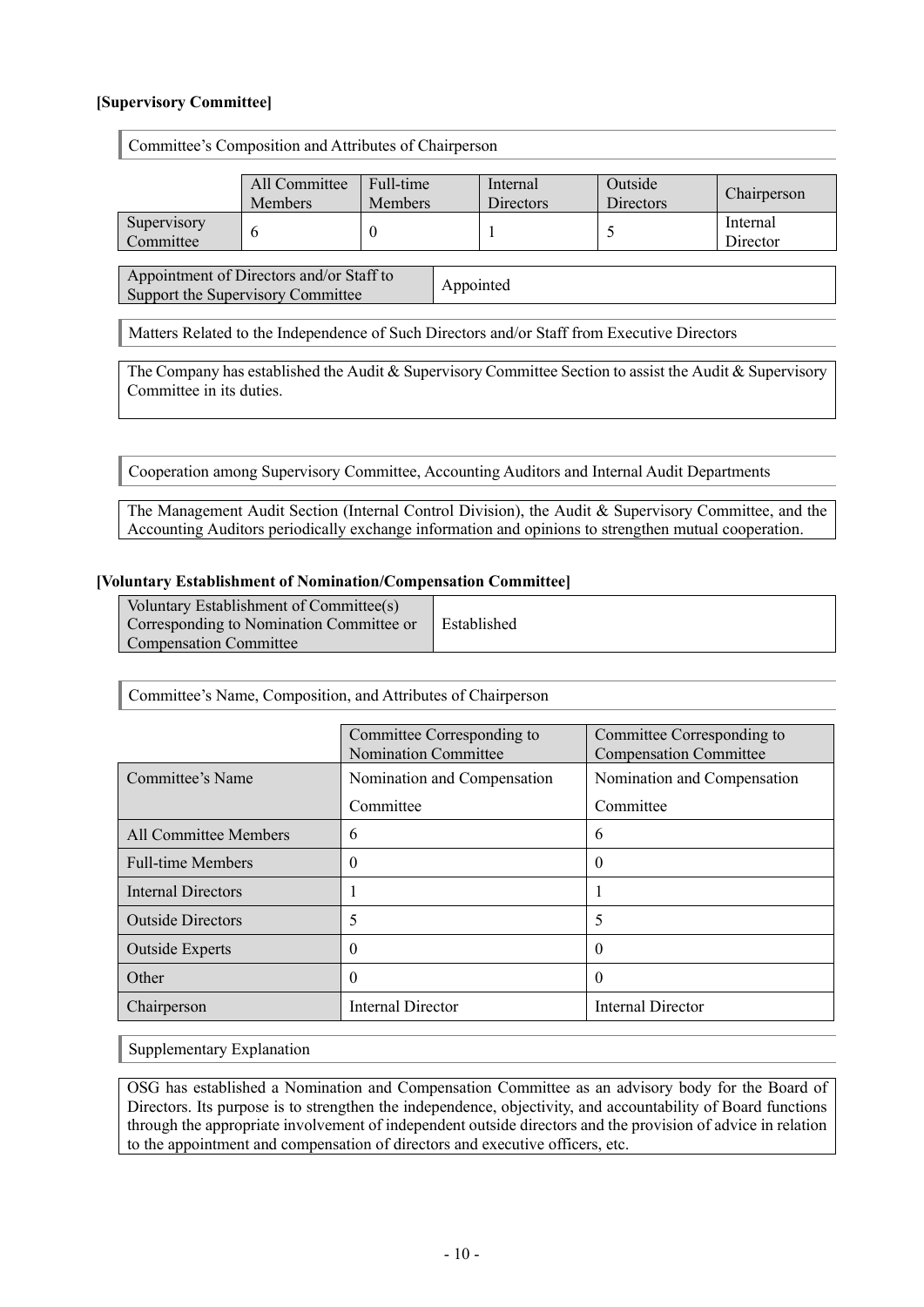#### **[Independent Directors]**

| Number of Independent Directors           |  |
|-------------------------------------------|--|
| Matters relating to Independent Directors |  |
|                                           |  |

#### **[Incentives]**

| Incentive Policies for Directors | Performance-linked Compensation, Other |
|----------------------------------|----------------------------------------|
|                                  |                                        |

Supplementary Explanation

Variable Performance-linked Compensation

Starting in the fiscal year ended November 2019, the Company provides variable compensation in the form of profit-linked bonuses in line with the definition of profit-linked salaries provided in Article 34, Paragraph 1 Item 3 of the Corporation Tax Act, as well as personal assessment bonuses to eligible directors who are serving as executive officers and managing officers.

Compensation Based on Allocations of Restricted Stock

The Company introduced a restricted stock compensation system in the fiscal year ended November 31, 2019 for directors (excluding directors who are members of the Audit & Supervisory Committee) for the purpose of providing an incentive to achieve continual improvement in the Company's corporate value and increase the value shared with shareholders.

Recipients of Stock Options

Supplementary Explanation

—

#### **[Director Compensation]**

| Disclosure of Individual Directors' | Partial disclosure of individual director remuneration |
|-------------------------------------|--------------------------------------------------------|
| Compensation                        |                                                        |

Supplementary Explanation

Amount of compensation, etc. paid to directors in the 108th fiscal year (ended November 2020): ¥199 million

The Company discloses the individual remuneration for directors whose consolidated compensation totals ¥100 million or higher in our Securities Report.

| Policy on Determining Compensation Amounts | Established |
|--------------------------------------------|-------------|
| and Calculation Methods                    |             |

Disclosure of Policy on Determining Compensation Amounts and Calculation Methods

Compensation for directors (excluding directors who are members of the Audit & Supervisory Committee) Compensation for directors (excluding directors who are members of the Audit & Supervisory Committee) consists of fixed basic compensation, variable compensation linked to business performance, and allocations of restricted stock.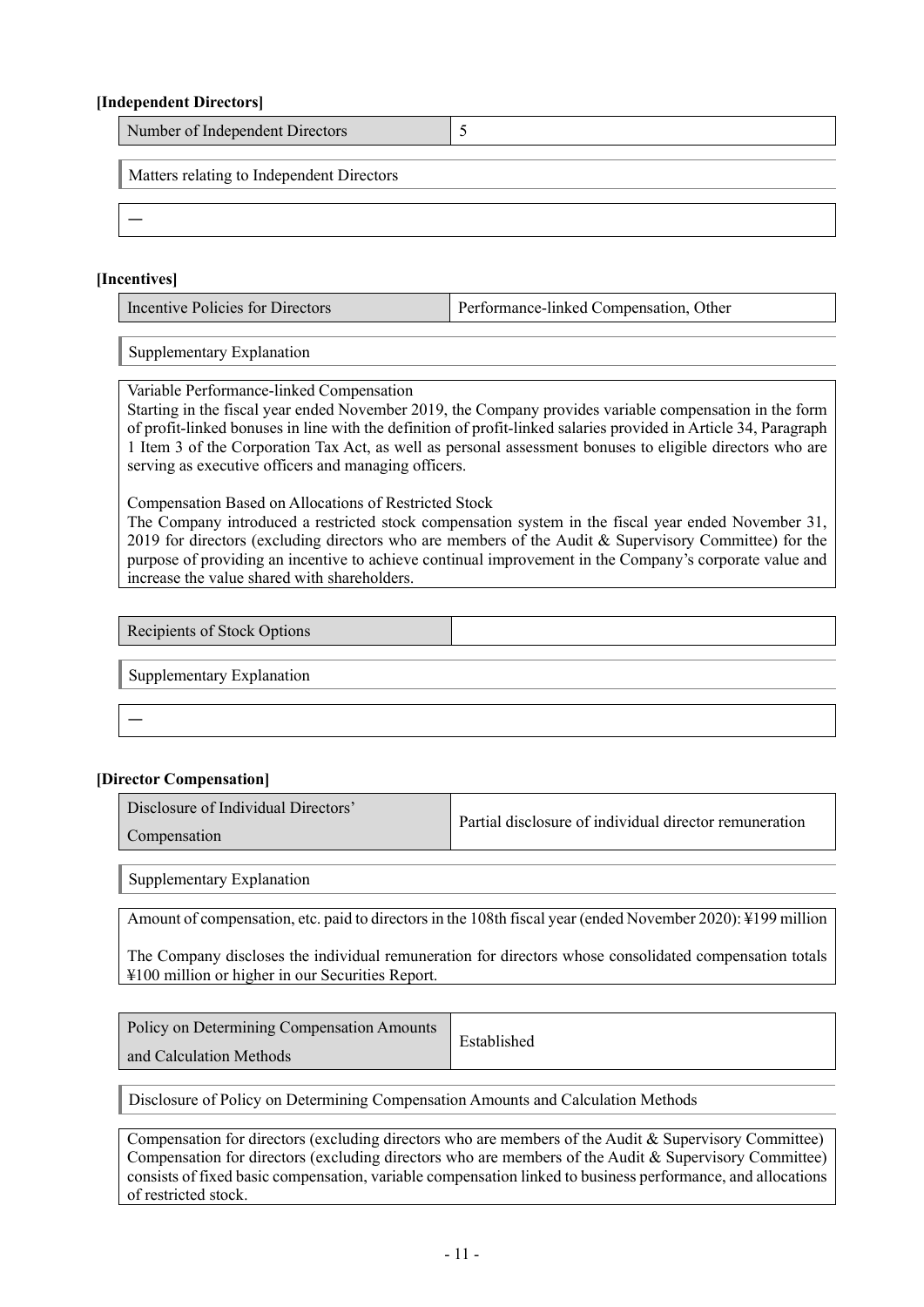Compensation for directors who are members of the Audit & Supervisory Committee Since directors who are members of the Audit & Supervisory Committee are independent from the other directors and are not involved in the execution of business operations, their compensation consists solely of fixed compensation.

Fixed Compensation

The total amount of fixed compensation is determined within the upper limit defined by resolution of the 103rd Ordinary Shareholders' Meeting held on February 20, 2016. Compensation is set at ¥396 million per year for directors (excluding directors who are members of the Audit & Supervisory Committee) (10 members at the time of the resolution), and ¥84 million per year for directors who are also members of the Audit & Supervisory Committee (six members at the time of the resolution).

Variable Compensation

Calculation method of monetary consideration provided as performance-linked compensation Starting in the fiscal year ended November 2019, the Company provides variable compensation in the form of profit-linked bonuses in line with the definition of profit-linked salaries provided in Article 34, Paragraph 1 Item 3 of the Corporation Tax Act, as well as personal assessment bonuses.

Profit-linked Bonuses

• Eligibility: Eligible directors who are serving as executive officers and managing officers as stipulated by Article 34, Paragraph 1 Item 3 of the Corporation Tax Act

• Calculation method: Profit-linked bonus = consolidated operating income before provision for the cost of performance-linked bonuses\* x Rank-based bonus ratio (see Table I below)\*

\*The "indicator of the profits in the business year that ends on or after the start date of the execution of duties period" stipulated in Article 34, Paragraph 1, Item 3(a) of the Corporate Tax Act is consolidated operating income.

Table I

| Rank              | Rank-based Bonus Ratio |
|-------------------|------------------------|
| Chairman          | $0.365\%$              |
| President         | $0.405\%$              |
| Managing Officers | 0.162%                 |

•The "fixed amount" stipulated in Article 34, Paragraph 1, Item 3(a) of the Corporate Tax Act pertaining to the maximum amount for profit-linked bonuses is ¥700 million.

•The reason we adopt consolidated operating income as the indicator for performance-linked compensation is that it is the indicator we use for management as best reflecting the results of the Company's business activities, and it enables us to create a mechanism that incentivizes eligible directors and officers to improve consolidated performance over each business period.

•The target and actual result for the indicator related to performance-linked compensation in the most recent business period:

| Indicator                     | Target            | <b>Actual Result</b> |
|-------------------------------|-------------------|----------------------|
| Consolidated operating income | $418,500$ million | $48,396$ million     |

Personal Assessment Bonuses

• Eligibility: Managing officers

•Calculation method: Personal assessment bonuses are paid according to qualitative assessments of each person's contribution to business performance.

•The maximum amount for personal assessment bonuses is ¥50 million.

Compensation Based on Allocations of Restricted Stock

- Eligibility: Directors (excluding members of the Audit & Supervisory Committee)
- The amount of compensation is determined within the upper limit defined by resolution of the 106th Ordinary Shareholders' Meeting held on February 16, 2019. The maximum total value of shares allocated to eligible directors is set at ¥200 million a year, and the maximum number of ordinary shares that can be issued or disposed of is 100,000 per year (two members at the time of resolution). The purpose of this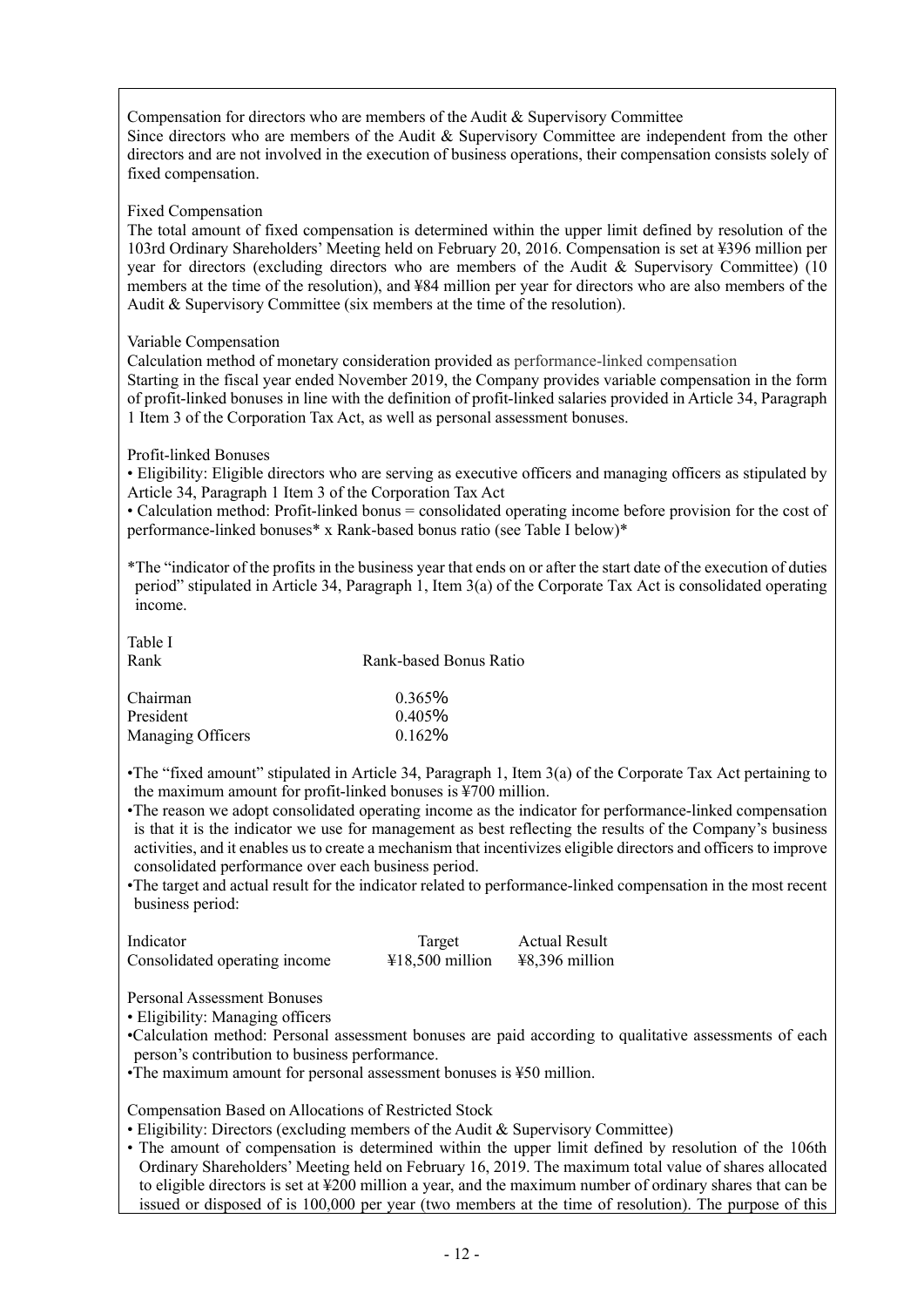system is to provide an incentive to achieve continual improvement in the company's performance and corporate value and increase the value shared with shareholders.

<Process for Determining Compensation>

Fixed Compensation, Compensation Based on Allocations of Restricted Stock

In order to determine the amount of compensation for directors (excluding members of the Audit & Supervisory Committee), the Board of Directors delegates the Representative Director to prepare proposed compensation amounts according to standards set by the Company. The proposed amounts are then referred to the Nomination and Compensation Committee. Based on the response from the Nomination and Compensation Committee, the amounts are then finalized by a resolution of the Board of Directors. The amount of compensation for directors who are also members of the Audit & Supervisory Committee is determined through consultations among those directors.

The Nomination and Compensation Committee met on January 10, 2020 to determine compensation for directors (excluding directors who are members of the Audit & Supervisory Committee) for the fiscal year under review. The Committee meeting was attended by all six members, who debated and approved the draft compensation proposal and then submitted a report to that effect to the Board of Directors. After receiving the Committee's report, the compensation was ultimately determined by the Board of Directors' meeting held on February 22, 2020.

#### Variable Compensation

Variable compensation is linked to the Company's business performance. The Representative Director is delegated by the Board of Directors to calculate the proposed amounts for profit-linked bonuses and personal assessment bonuses using the methods outlined above. These proposed amounts are then submitted to the Nomination and Compensation Committee. Based on the report from the Nomination and Compensation Committee, the Board of Directors determines the final amounts to be paid, subject to approval of the total amount through a resolution of an ordinary shareholders' meeting.

The Nomination and Compensation Committee met on January 8, 2021 to discuss performance-linked compensation for the fiscal year under review. The Committee meeting was attended by all six members, who debated and approved the draft compensation proposal and submitted a report to that effect to the Board of Directors. After receiving the Committee's report, the compensation was ultimately determined by the Board of Directors' meeting held on January 8, 2021. The total payment amount was also then approved by a resolution at the 108th Ordinary Shareholders' Meeting.

The Company discontinued the payment of retirement bonuses for corporate officers at the conclusion of the 92nd Ordinary Shareholders' Meeting held on February 19, 2005.

## **[Supporting System for Outside Directors]**

The Company has appointed employees to assist with the duties of the Audit & Supervisory Committee, which includes outside directors to report information about internal meetings, etc. to the Audit & Supervisory Committee when necessary. We have also developed a system that enables outside directors to deepen their understanding of the Company's business circumstances by dispatching the materials for meeting to directors in advance, sending minutes of meetings, and providing monthly management information, etc.

## **2. Matters on Functions of Business Execution, Auditing, Oversight, Nomination and Compensation Decisions (Overview of Current Corporate Governance System)**

As a company with an audit and supervisory committee, OSG's corporate governance structure consists of the Board of Directors, the Audit & Supervisory Committee, and the accounting auditors. The role of the Board of Directors is clearly defined under this structure. Operational executive functions are performed by executive officers, while the Board of Directors is responsible for supervising that business execution. To strengthen decision-making functions, the eight-member Board of Directors includes two members who are also involved in business operations as executive officers. The remaining six directors, of whom five are outside directors, are also members of the Audit & Supervisory Committee. The outside directors also make up the majority of the Board of Directors. By creating this structure, we have enhanced the transparency and independence of the Board of Directors and the effectiveness of its management supervisory role, while bringing in outside perspectives.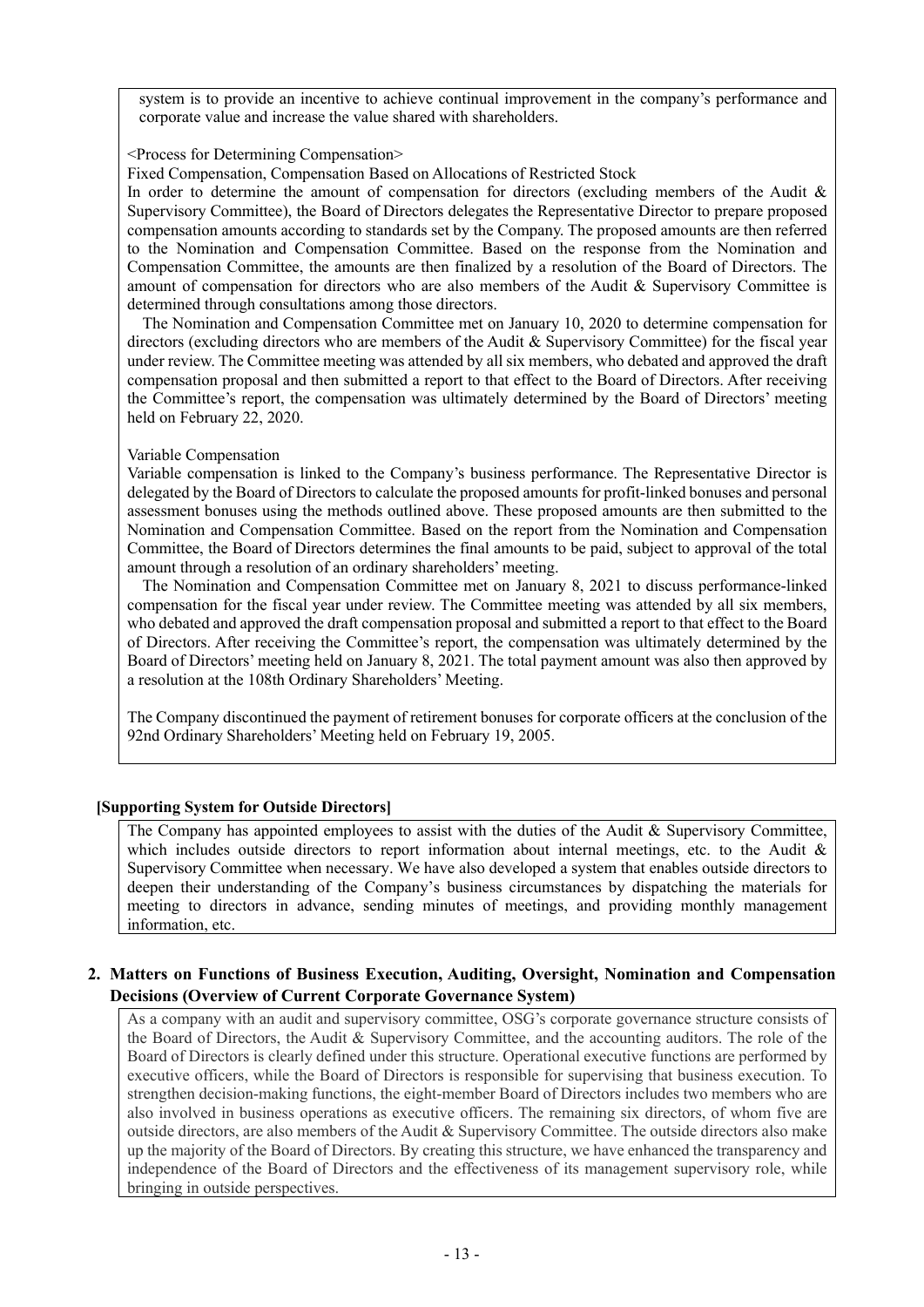- OSG has introduced an executive officer system to ensure effective responses to changes in the business environment, as well as to clarify the roles and responsibilities of the executive organization. The executive officers are solely responsible for the performance of business operations in a timely manner and in accordance with policies decided by the Board of Directors, while continually improving flexibility and efficiency.
- OSG holds monthly meetings of our Management Committee, which comprises directors (excluding directors who are members of the Audit & Supervisory Committee), executive officers, heads of individual departments, the head of the Audit & Supervisory Committee, and employees assigned to assist with Audit & Supervisory Committee duties. The meetings help communicate management policies and business plans determined by the Board of Directors, encourage executive officers and department heads to share information on the status of business execution, and spark lively discussions.

#### (Board of Directors)

In addition to its regular meetings, which are in principle held once each month, the Board of Directors holds special meetings as required. The purpose of these meetings is to deliberate on important matters and make management decisions, and to supervise the performance of the Company's business operations. The Board comprises eight members in total (including five outside directors). Chaired by Norio Ishikawa, Chairman and Chief Executive Officer (CEO), the Board also includes Nobuaki Osawa, President & Chief Operating Officer (COO) and six other directors who are members of the Audit & Supervisory Committee: Gohei Osawa, Takeo Nakagawa (outside director), Kyoshiro Ono (outside director), Yoshiyuki Sakaki (outside director), Akito Takahashi (outside director) and Kunihiko Hara (outside director). Executive officers attend Board meetings if required to deliver performance reports, etc.

#### (Audit & Supervisory Committee)

The Audit & Supervisory Committee is chaired by Gohei Osawa, the head of the Audit & Supervisory Committee. The Committee consists of six members in total, including five outside directors: Takeo Nakagawa (outside director), Kyoshiro Ono (outside director), Yoshiyuki Sakaki (outside director), Akito Takahashi (outside director), and Kunihiko Hara (outside director).

#### (Nomination and Compensation Committee)

The Nomination and Compensation Committee was established as an advisory body to the Board of Directors. Chaired by Gohei Osawa, the head of the Audit & Supervisory Committee, the Committee consists of six members in total, including five outside directors: Takeo Nakagawa (outside director), Kyoshiro Ono (outside director), Yoshiyuki Sakaki (outside director), Akito Takahashi (outside director), and Kunihiko Hara (outside director). The Committee consults with the Board of Directors, deliberates, and then reports back to the Board on issues such as the appointment, structure, compensation, and bonuses for directors (excluding directors who are members of the Audit & Supervisory Committee) and executive officers.

- OSG has concluded an audit agreement with Deloitte Touche Tohmatsu LLC to serve as the Company's accounting auditor. The accounting auditor audits the Company and its subsidiaries based on an auditing plan, and exchanges opinions regarding the results of those audits, etc. The accounting auditor also reports regularly to the Audit & Supervisory Committee.
- OSG concludes advisory agreements with lawyers to receive timely advice and guidance on legal matters as part of our overall commitment to comply with all laws and regulations.
- The Company has entered into an agreement to limit liability for damages pursuant to Article 423, Paragraph 1 of the Companies Act with directors based on Article 427, Paragraph 1 of the said Act and the provisions of the Articles of Incorporation of the Company. Under the agreement, in the event that they cause damages to the Company from negligence in the performance of duties, and if they act in good faith without gross negligence, their liability for the damages to the Company shall be limited to the minimum liability amount stipulated in Article 425, paragraph 1 of the said Act.

#### **3. Reasons for Adoption of Current Corporate Governance System**

By adopting our present corporate governance structure, we have enhanced the ability of the Board of Directors to oversee and supervise management decision-making and the supervision of business execution, thereby improving management efficiency and ensuring that management decisions can be made appropriately and strategically.

The activities of the Audit & Supervisory Committee, of which five of the six members are outside directors, include the auditing of the Company's financial position and operations, and the performance of duties by the representative director and executive officers. OSG's five outside directors are independent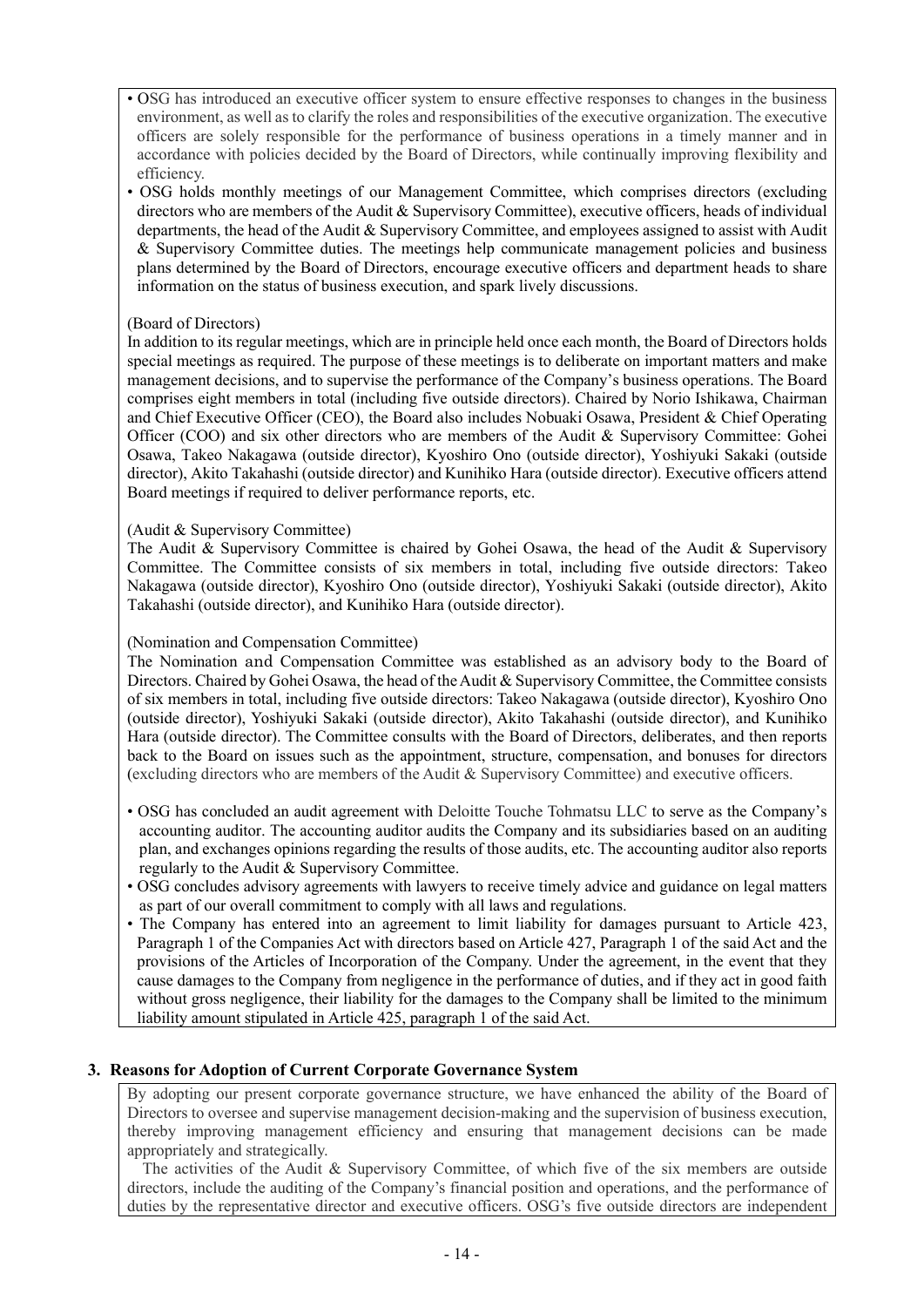officers as stipulated in the listing rules. With the six members of the Audit & Supervisory Committee, including these highly independent outside directors, as members of the Board of Directors, we believe that we have created a corporate governance structure by providing an environment for effective management supervisory functions and by ensuring that the company is managed transparently and appropriately.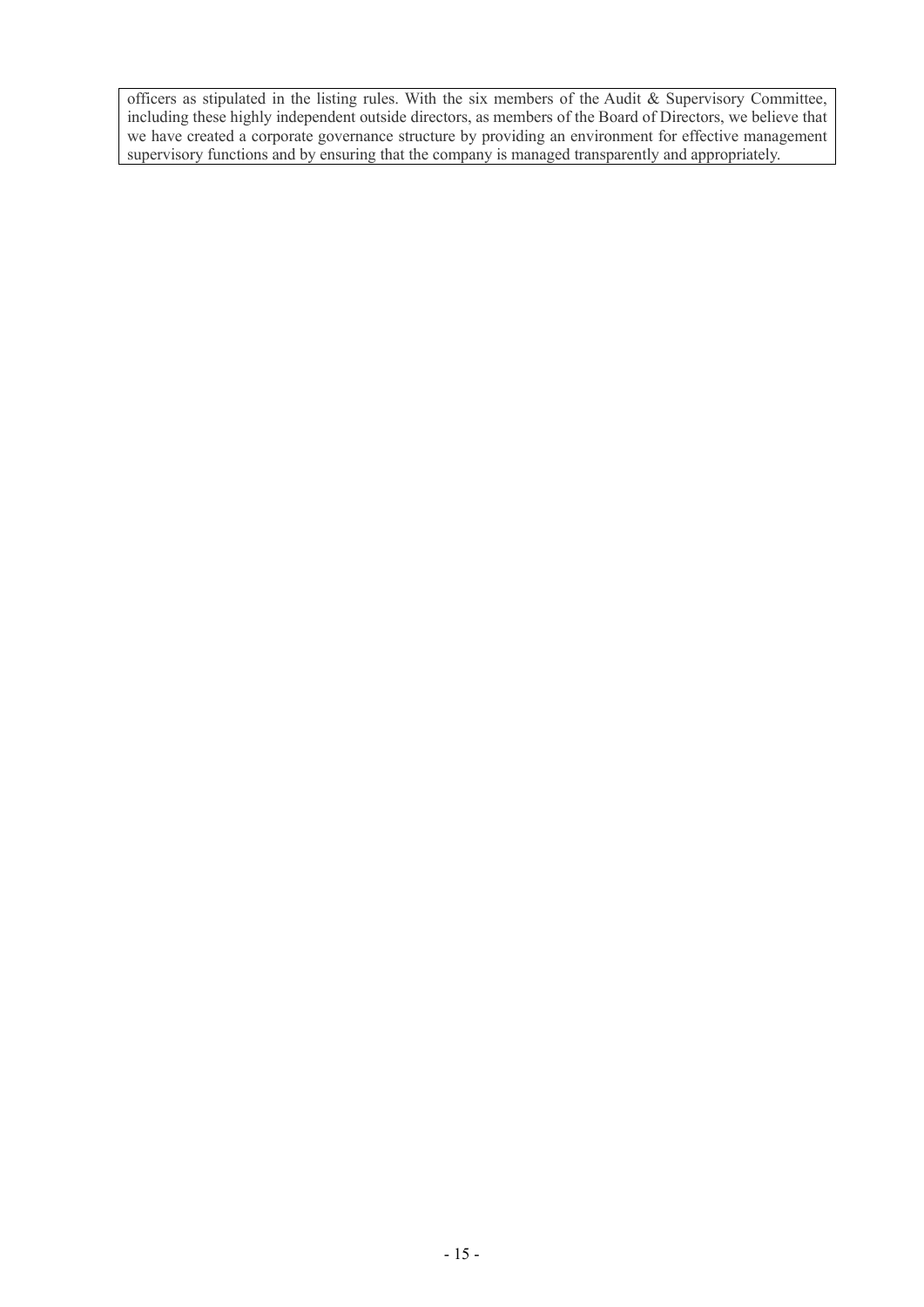# **III. Implementation of Measures for Shareholders and Other Stakeholders**

# **1. Measures to Vitalize the General Shareholder Meetings and Smooth Exercise of Voting Rights**

|                                     | <b>Supplementary Explanations</b>                                            |
|-------------------------------------|------------------------------------------------------------------------------|
| Early Notification of General       | The Notice of the Ordinary Shareholders' Meeting for the 108th fiscal year   |
| <b>Shareholder Meeting</b>          | (ended November 30, 2020) held on February 20, 2021 was dispatched on        |
|                                     | January 29, 2021 (seven days ahead of the legally stipulated dispatch date). |
| Scheduling AGMs Avoiding            | The business year for the Company ends in November and we do not             |
| the Peak Day                        | believe there are any specific peak days for AGMs in the month of            |
|                                     | February.                                                                    |
| Allowing Electronic Exercise        | We use the internet-based voting rights exercise website prepared by the     |
| of Voting Rights                    | shareholder registry administrator. Please note, we do not use internet      |
|                                     | services that enable shareholders to exercise their voting rights using a    |
|                                     | mobile phone as a mobile terminal.                                           |
| <b>Providing Convocation Notice</b> | We compile a shorter Notice and meeting reference documents in English.      |
| in English                          |                                                                              |
| Other                               | We hold informal gatherings for shareholders and the management              |
|                                     | following the conclusion of the Ordinary Shareholders' Meeting.              |

## **2. IR Activities**

|                                    | <b>Supplementary Explanations</b>                      | Explanations by |
|------------------------------------|--------------------------------------------------------|-----------------|
|                                    |                                                        | Relevant        |
|                                    |                                                        | Representatives |
| Regular Investor Briefings for     | We explain the Company's business model                | Yes             |
| <b>Individual Investors</b>        | approximately once a year.                             |                 |
| Regular Investor Briefings for     | We hold briefings twice a year, along with other       | Yes             |
| Analysts and Institutional         | individual briefings.                                  |                 |
| Investors                          |                                                        |                 |
| Regular Investor Briefings for     | Held roughly twice a year.                             | Yes             |
| Overseas Investors                 |                                                        |                 |
| Posting of IR Materials on         | Information (consolidated financial results,           |                 |
| Website                            | financial results report, timely disclosure materials, |                 |
|                                    | securities reports, quarterly reports, notice of the   |                 |
|                                    | ordinary shareholders' meeting and notice of           |                 |
|                                    | resolution, shareholder communications, integrated     |                 |
|                                    | reports)                                               |                 |
|                                    | https://www.osg.co.jp/en/about_us/ir/                  |                 |
| <b>Establishment of Department</b> | Department in Charge: Management Planning              |                 |
| and/or Manager in Charge of        | Department                                             |                 |
| IR.                                | Officer in Charge: President                           |                 |

# **3. Measures to Ensure Due Respect for Stakeholders**

|                                      | <b>Supplementary Explanations</b>                                                |
|--------------------------------------|----------------------------------------------------------------------------------|
| Implementation of                    | In November 2000, the Company acquired ISO14001 certification for                |
| <b>Environmental Activities, CSR</b> | environmental management systems (at nine business sites), and we are            |
| Activities etc.                      | promoting environmental conservation activities.                                 |
|                                      | All our business sites have maintained their status as certified zero-           |
|                                      | emission establishments by fulfilling strict certification standards requiring a |
|                                      | recycling rate (recycling volume/total waste emissions) of 99% or above.         |
|                                      | In addition to serving as a member of the certification committee for the        |
|                                      | National Certification System, which aims to enhance the broader society's       |
|                                      | evaluation of technical skills and improve the skills and status of working      |
|                                      | people, we also promote the transfer of skills by dispatching teachers to        |
|                                      | local community educational institutions.                                        |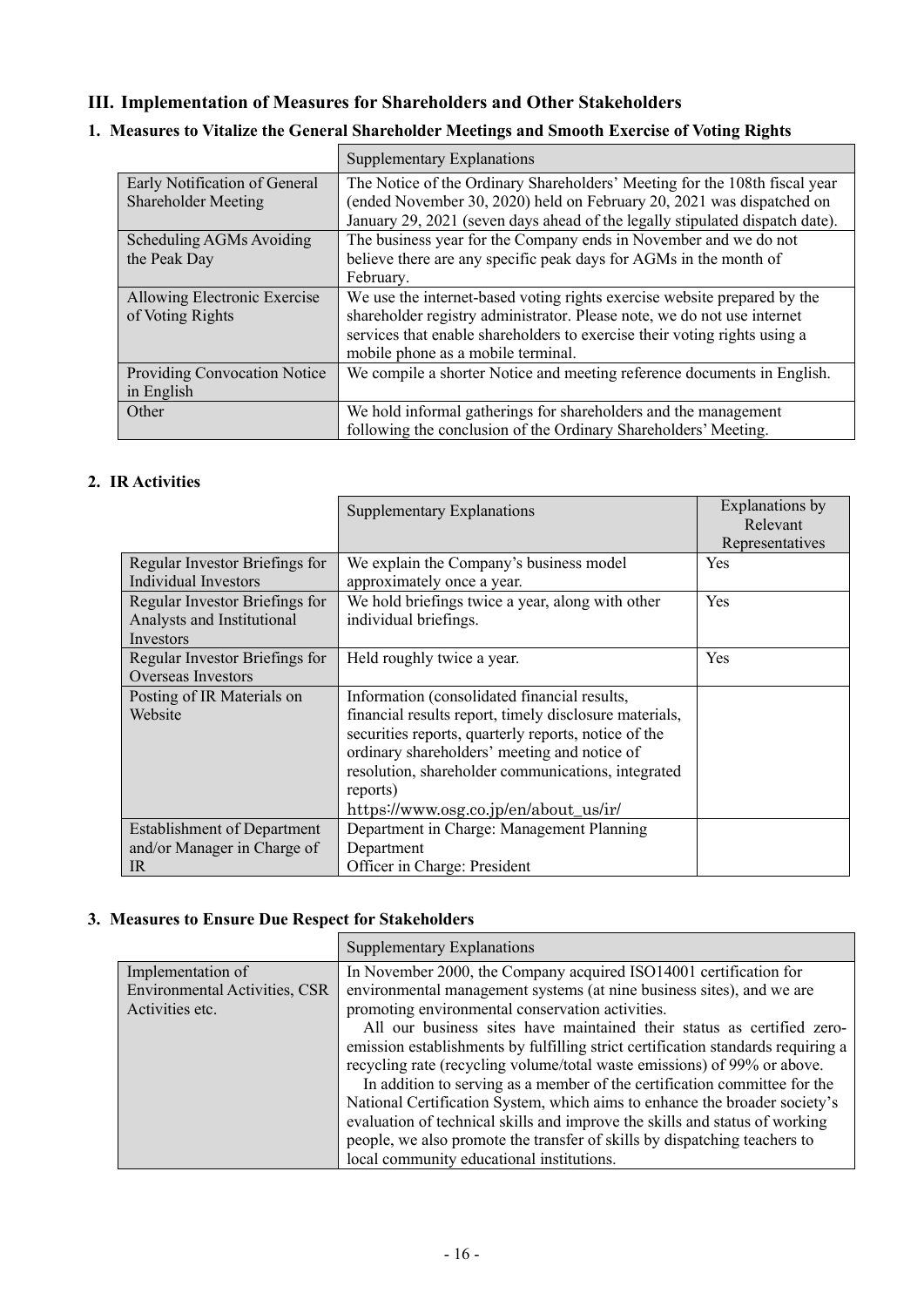# **IV. Matters Related to the Internal Control System**

# **1. Basic Views on Internal Control System and the Progress of System Development**

Based on OSG's Basic Policy for Establishing an Internal Control System resolved by the Board of Directors, we have compiled various internal rules for the Company and its subsidiaries, such as our Corporate Code of Ethics and Risk Management Rules. We also ensure that directors, executive officers, and employees comply with laws, regulations, and the Company's Articles of Incorporation, and strive to build an internal control system for the Company and its subsidiaries that is worthy of our stakeholders trust. The items resolved by the Board of Directors under the Basic Policy for Establishing an Internal Control System are as follows:

- (1) Systems to ensure that the execution of duties by directors and employees is in compliance with laws, regulations, and the Articles of Incorporation
	- 1) The Company has established rules pertaining to our compliance system, starting with the Corporate Code of Ethics, and has also determined Company action guidelines that require directors, executive officers, and employees of the Company and our subsidiary and affiliated companies (the "Group") to act in compliance with laws, regulations, the Articles of Incorporation, and social norms.
	- 2) The Company has appointed a director in charge of compliance and set up a Compliance Committee to establish, maintain, and improve Group compliance systems.
	- 3) The Company has established an Internal Audit Department to audit the implementation status of internal controls at the Company and Group as well as compliance status, and to improve and thoroughly enforce the internal control system.
	- 4) The status of activities of the Compliance Committee and the Internal Audit Department shall be periodically reported to the Board of Directors and the Audit & Supervisory Committee.
	- 5) The Company has established a whistleblowing system for reporting potentially suspect actions from a legal or regulatory perspective, and operates the system in accordance with internal reporting standards for the Company and the Group.
- (2) Systems regarding management and storage of information related to the execution of duties by directors
	- 1) Information pertaining to the execution of duties by directors is recorded on paper or in electronic form ("documents, etc.") and the Company appropriately stores and manages (including disposal) these documents, etc. in accordance with internal regulations. The Company verifies the operational status of this system as required and reviews each regulation.
	- 2) Directors and Audit & Supervisory Committee Members must be able to view these documents at all times.
- (3) Rules and other systems regarding management of risk of losses
	- 1) When classifying the risks related to the execution of Company's businesses, we recognized three broad risk types: (a) external environment, (b) business processes, and (c) internal environments, and we established a risk management system by identifying these risks and assigning departments to effectively manage them.
	- 2) OSG established Risk Management Rules for the Company and the Group as a basis upon which to build a solid risk management system. We decided which departments will be responsible for managing individual risks and are striving to build a risk management system in accordance with the established rules.
	- 3) The Board of Directors promptly determines which department will be responsible for any newly emerged risks.
	- 4) The Internal Audit Department checks the risk management status of each department that is responsible for managing specific risks and periodically reports its findings to the director in charge of the Compliance Committee and the Board of Directors. The Board then deliberates and determines any necessary improvement measures.

(4) Systems to ensure efficient execution of duties by directors

- 1) The Board of Directors sets common companywide targets for directors, executive officers, and employees. The Company's executive officers then determine specific targets for each department and the most efficient ways of achieving those targets.
- 2) The Board of Directors periodically evaluates the progress of business execution, formulates improvement measures, and establishes frameworks to help improve the efficiency of companywide business execution.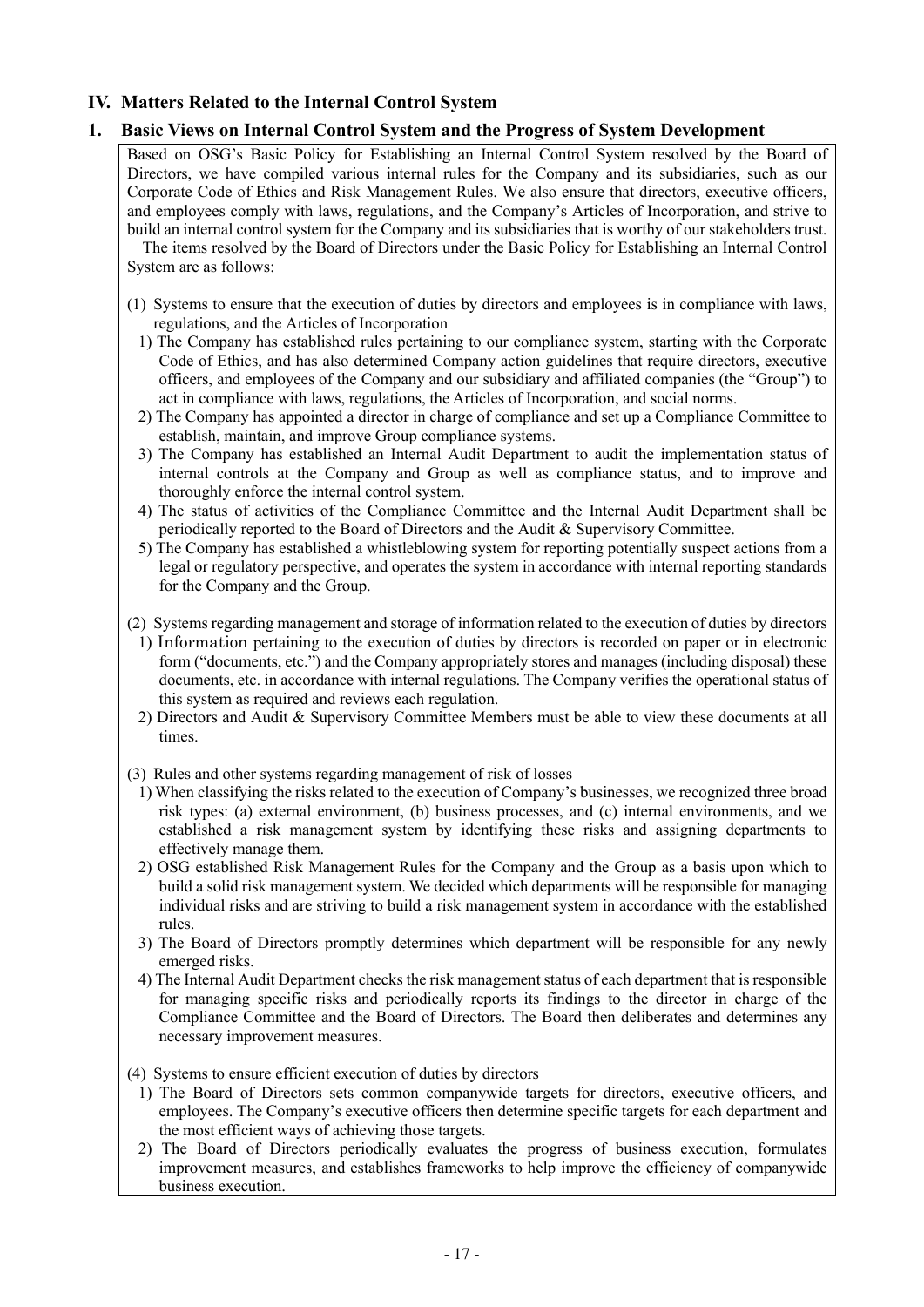- 3) With regard to business execution based on Board decisions, we formulate administrative authority and decision-making rules in our Rules on Administrative Authority and Rules on Division of Duties.
- 4) The Board of Directors formulates an annual management plan and implements monthly and quarterly corporate performance management.
- (5) Systems to ensure appropriate operations by the corporate group comprised of the Company and its subsidiaries
	- 1) The OSG Board of Directors and the presidents of Group companies have the authority and responsibility to establish compliance and risk management systems at each Group company.
	- 2) We establish management rules for Group companies to ensure the appropriateness of the Group's business.
	- 3) The Company's Internal Audit Department audits the status of business execution at the Company and Group companies, reports the results to the Board of Directors of the Company and Group company presidents, and offers support and advice where necessary regarding the formulation and implementation of internal control improvement measures.
- (6) Systems regarding directors and employees that support the Audit & Supervisory Committee in the execution of duties and matters regarding independence of directors and employees that support the Audit & Supervisory Committee in the execution of duties from other directors (excluding directors who are members of the Audit & Supervisory Committee)
	- 1) If the Audit & Supervisory Committee has asked for an employee to be assigned to assist with auditing duties, an employee shall be appointed to assist with that work.
	- 2) The consent of the Audit & Supervisory Committee is required in matters relating to the appointment and dismissal of employees assigned to assist with auditing duties.
	- 3) Those employees shall be independent from directors and executive officers.
	- 4) Those employees shall follow the directions and orders given by Audit & Supervisory Committee Members.
- (7) Systems for directors and employees to report to the Audit & Supervisory Committee, and other systems regarding reports to the Audit & Supervisory Committee
	- 1) We establish systems for directors, executive officers, and employees to report to the Audit & Supervisory Committee on important matters affecting the business or performance of the Company and the Group, and the status of implementation of internal audits, in addition to statutory matters on a case-by-case basis.
	- 2) We establish a system for appropriately reporting any legal or regulatory infringements and other compliance issues to the Audit & Supervisory Committee through our whistleblowing provisions for the Company and the Group and the appropriate maintenance of our whistleblowing system. We also establish frameworks to ensure any stakeholders who have used the whistleblower system are not treated disadvantageously.
- (8) Other systems to ensure effectiveness of audits by the Audit & Supervisory Committee
	- 1) The Company holds regular meetings where Audit & Supervisory Committee Members can exchange opinions with the President or the accounting auditor.
	- 2) The Company guarantees Audit & Supervisory Committee Members the opportunity to receive advice on auditing operations from outside experts, such as lawyers and certified public accountants, when required for conducting audits.
	- 3) The Company ensures effective procedures for the prepayment or reimbursement to Audit & Supervisory Committee Members of costs incurred during the execution of duties as well as any other expenses or debt arising from the execution of said duties.

#### **2. Basic Views on Eliminating Anti-Social Forces**

In its Business Ethics Norms of OSG Corporate Code of Ethics, the Company states that we will stand firmly against any and all anti-social forces and groups that would harm the security and stability of general public. The Company, as Corporate Action Standards, stipulates that "the OSG group will have absolutely no ties with any individuals and groups that will affect society and the company's well-being. Also, all employees and managers will not fear these groups, and will face them resolutely."

Going forward, in addition to seeking to deepen awareness of the OSG Corporate Code of Ethics among all Group employees, we have assigned the General Affairs and Legal Affairs Group as the internal department in charge of compiling a manual on how to respond to anti-social forces and working together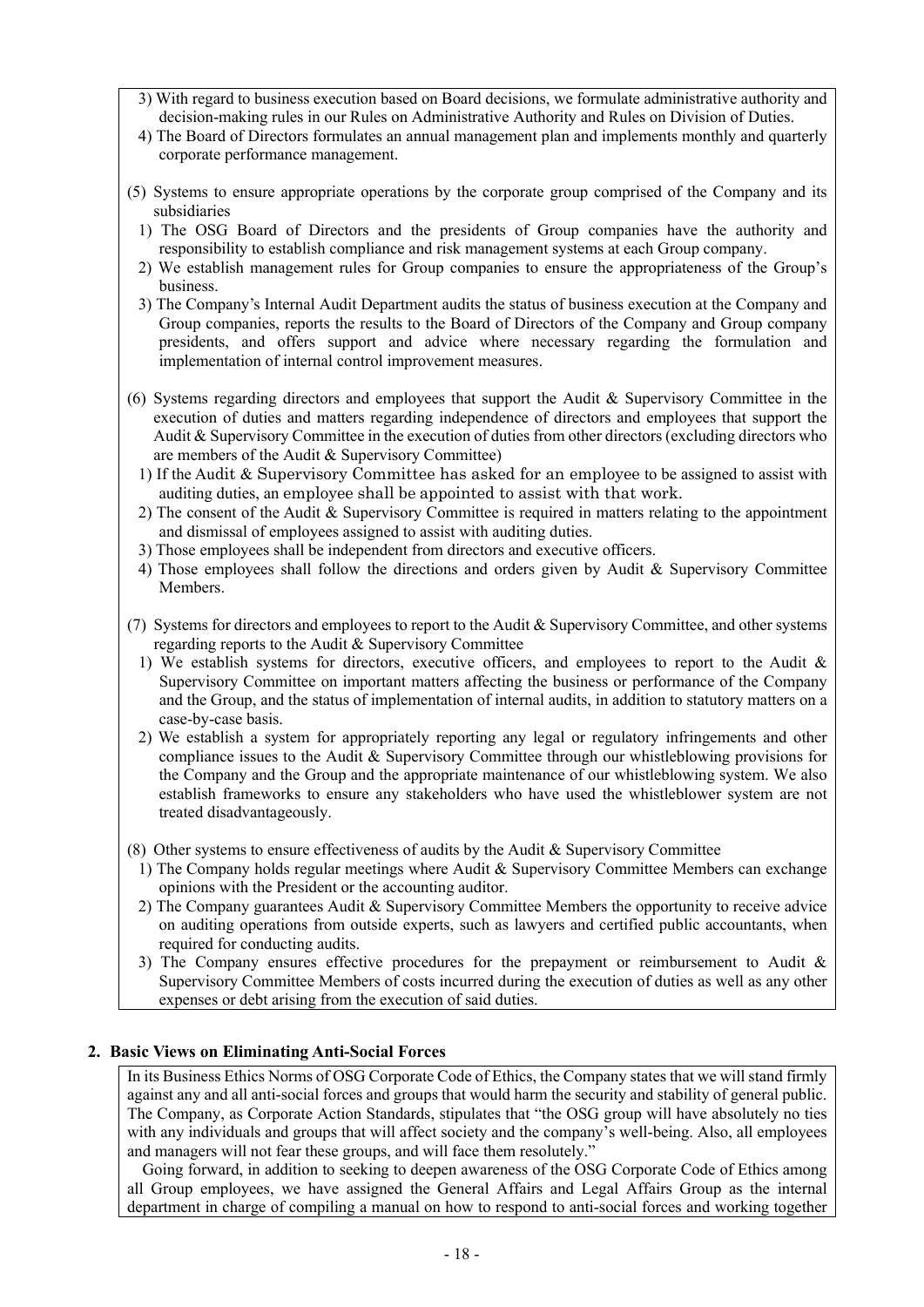with lawyers, police, and other groups, and developing frameworks to prepare ourselves for the emergence of any unreasonable demands.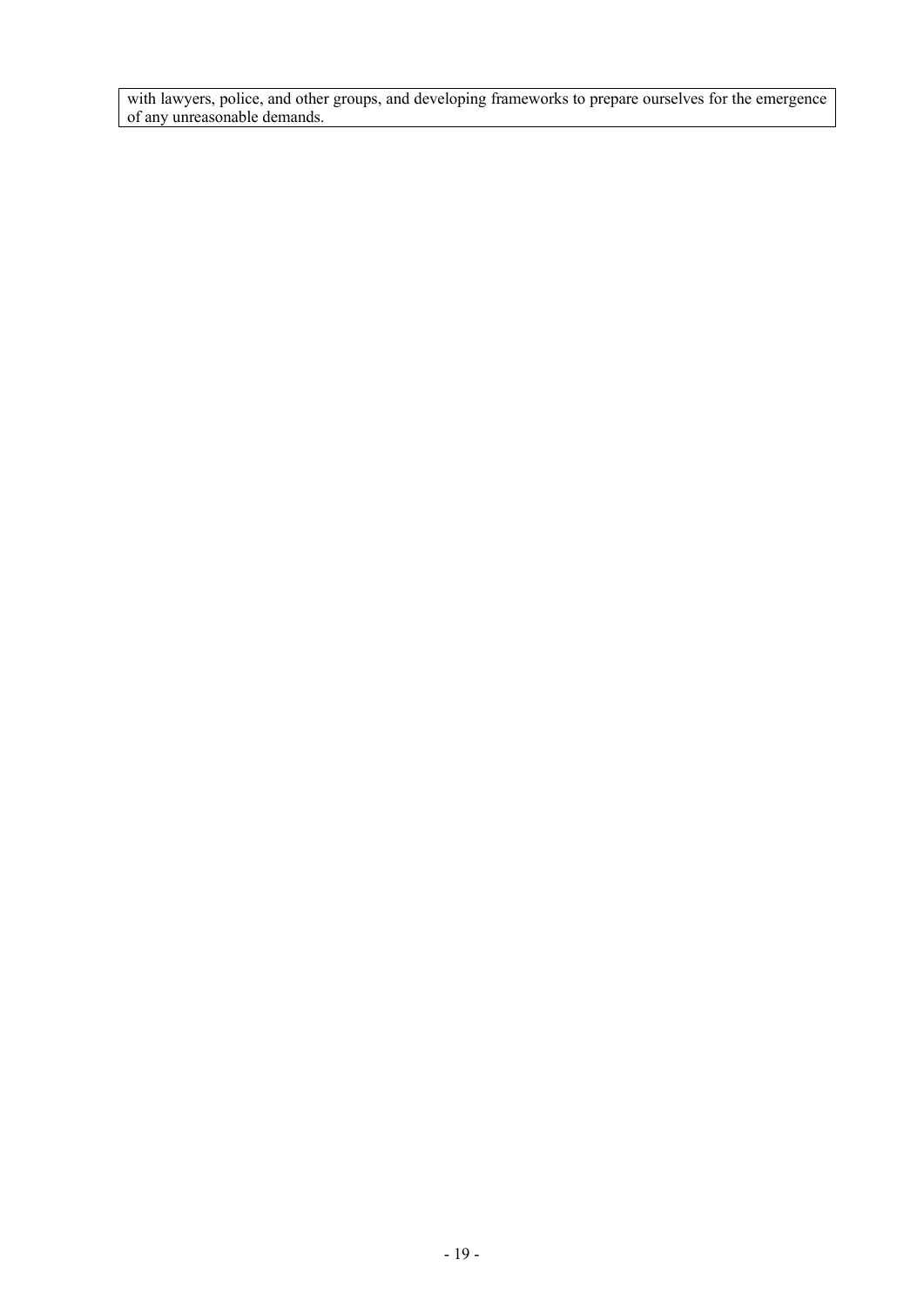# **V. Other**

—

# **1. Adoption of Anti-Takeover Measures**

| Adoption of Anti-Takeover Measures | Not adopted |
|------------------------------------|-------------|
|                                    |             |

Supplementary Explanation

## **2. Other Matters Concerning Corporate Governance System**

<Overview of Timely Disclosure System>

- (1) Notification of Information The heads of department and presidents of Group companies that are responsible for reporting information shall report any information they have grasped to the President and the officer in charge of information handling.
- (2) Concentration, Examination, and Disclosure of Information

The officer in charge of handling information aggregates notifications and reports from the President, the Board of Directors, the heads of each division, and the presidents of Group companies, deliberates together with the Accounting Department, the Human Resources, General Affairs and Legal Group and other pertinent departments on information requiring timely disclosure, and considers and proposes disclosure contents and methods.

- (3) Reporting the Contents of Timely Disclosure to the President The officer in charge of information handling reports the contents of the proposed disclosure to the President.
- (4) Implementing Timely Disclosure
	- 1) Facts related to decisions and Financial Results

The officer in charge of handling information shall report the disclosure contents to the President and implement timely disclosure without delay.

2) Facts related to incidents

The officer in charge of handling information shall report important facts related to incidents that are judged to require urgent disclosure to the President and also promptly disclose those factors in a timely manner.